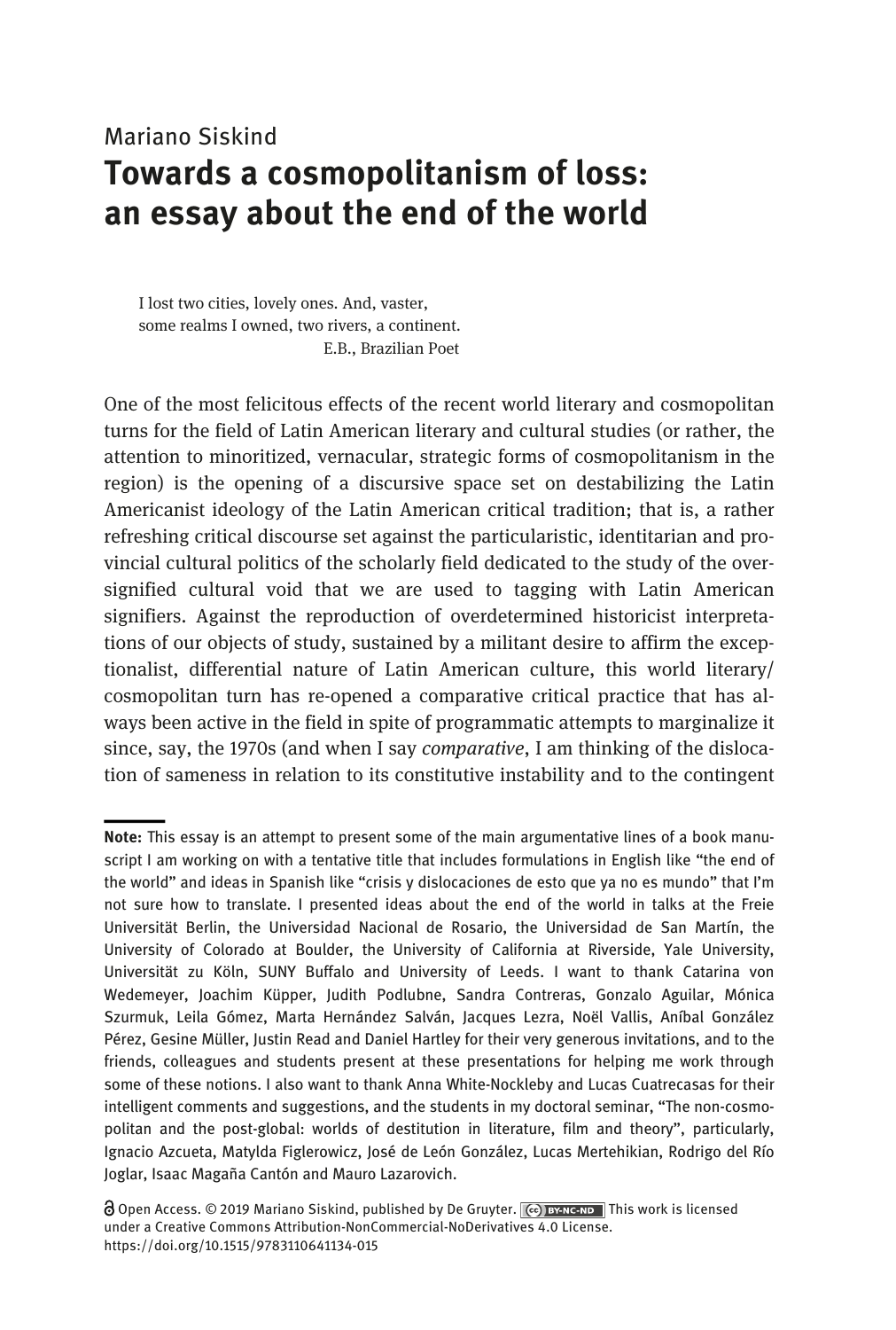nature of its order and formation). A comparative critical practice, that is, capable of estranging those objects that would now be seen as incommensurable with the idea of Latin America, of a dislocating non-Latin Americanist critical discourse enunciated from the cracks of Latin America's split cultural body; a critical practice in which particularistic and identitarian predicates – whether national, regional, ethnic or political – are dissolved as a result of a new awareness of the irreducible singularity and contingency of the signifying structures that frame our approaches to these less-than-Latin American objects of study. But even if this is certainly a productive first step towards the decentering of the discipline's particularistic self-commodification, it depends on a supposedly stable notion of "world" that the experience of crisis that defines and overwhelms the present in 2017 seem to be undoing.

This essay is an attempt to rethink, revise, fold, twist, dislocate, and reconceptualize the notion of cosmopolitanism during a historical juncture defined by the total collapse of the imaginary function assigned to the world by the experience of the world that was central to the discourse of cosmopolitanism – the world understood as the symbolic structure that used to sustain humanistic imaginaries of universal emancipation, equality and justice. Well, the world today can no longer fulfill the role of a feasible signifying horizon for cultural and aesthetic forms of cosmopolitan agency. So, what is the ethico-political potential today of a cosmopolitanism without world? Is an expansive, euphoric concept of cosmopolitanism understood as the desire to expand one's own subjectivity until making it coincide with the totality of the known and unknown universe still useful to address the overwhelming experience of loss that defines the very contemporary sense of crisis that I am calling here the experience of the end of the world?

In Cosmopolitan Desires I proposed a notion of cosmopolitanism as deseo de mundo that I feel needs to be revisited in light of the crisis of the idea of the world we are living through. There, in my book, I described *deseo de mundo* or desire for the world as the aesthetico-political differential structure of marginal cosmopolitanisms in regard to universalist discourses articulated in hegemonic contexts of enunciation. But an idea of cosmopolitanism that focuses in on those relational imaginaries that produced, posited and affirmed worlds (imaginaries defined by their drive to world the world, a notion that Djelal Kadir and Pheng Cheah draw from Heidegger's Being and Time), and which either are things of the past or have taken a backseat to more urgent and traumatic modes of displacement and global loss, seems less than compelling in the present historical context. Today we need an understanding of cosmopolitanism that reckons with the experience of the unworlding of the world, the displacement of the very stable notion of world as globe produced by hegemonic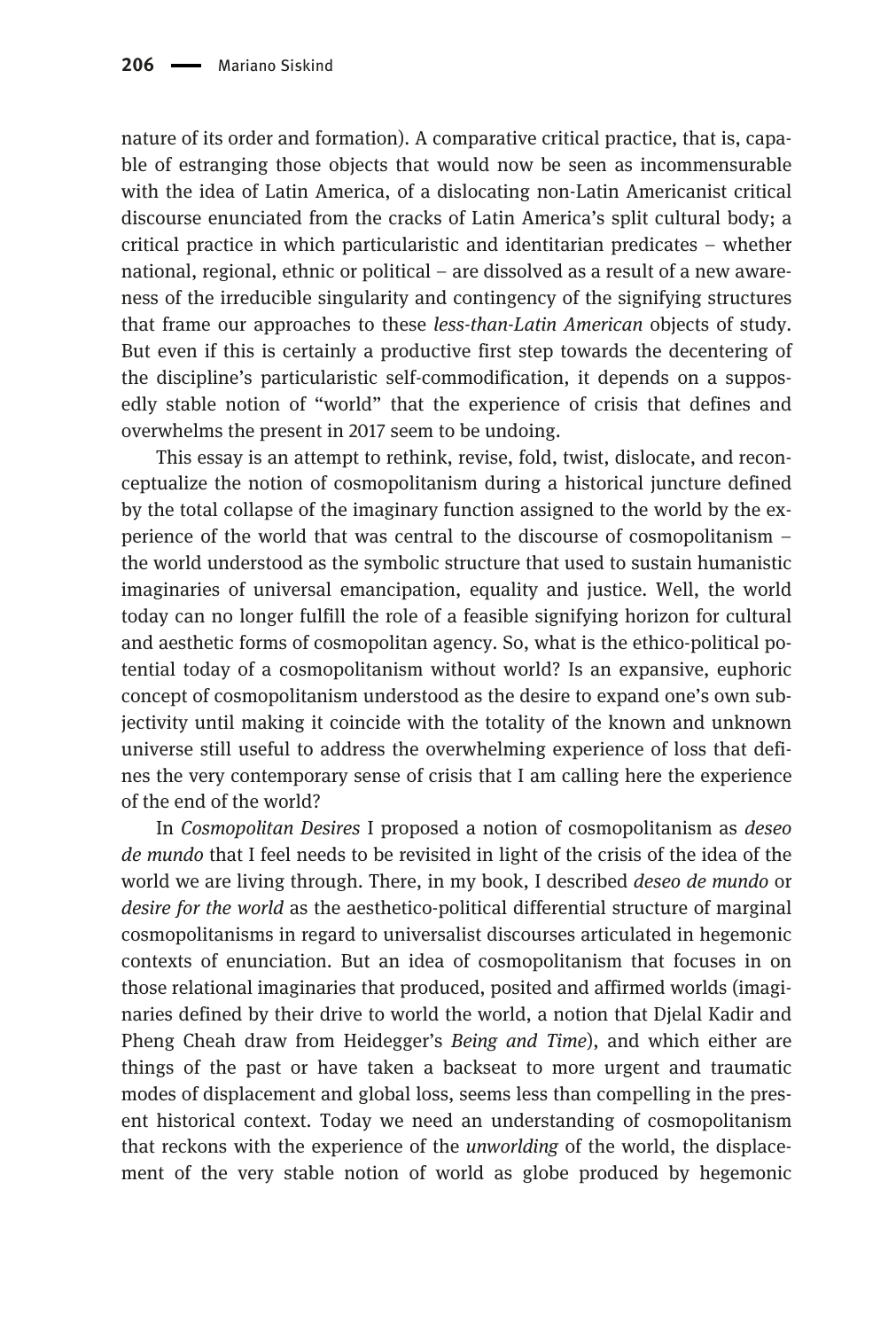discourses of cosmopolitanism and financial and consumerist globalization. The conceptualization of this experience of unworlding has the potential to reveal the phantasmatic nature of the world as the affective structure that can no longer ground a desire for universal belonging characteristic of modern forms of cosmopolitanism since Kant's classic texts, "Idea for a Universal History with a Cosmopolitan Purpose" (1784) and "Perpetual Peace: A Philosophical Sketch" (1795) (Kant 1991). This unworlding points to the historical breakdown of the conventional conception of Kantian cosmopolitanism, understood as the rational obligation to concern oneself with the good of others regardless of our distance from them, an obligation that depends on the presupposition of an abstract, transparent and unobstructed universal surface across which this moral duty is felt and eventually realized.

But in spite of the need of a concept that underscores the experience of the unworlding of the world as the evidence of the insurmountable, geometrical/ Euclidean gap between global embodiments of haves and have-nots that continues to haunt cosmopolitan imaginaries, there is a feature of Kantian cosmopolitanism that I am not ready to let go of: the ethical and political will to suspend the gap between the marginal and the metropolitan (and vice-versa); to transform actual and symbolic distance and hierarchical asymmetry into affective proximity; and to do everything possible to preserve the horizon of unconditional cosmopolitan hospitality even when (or particularly when) the productive nature of its impossibility seems to be utterly neutralized. In other words, I am not ready to let go of the cosmopolitan dream in spite of all evidence pointing to its concrete, historical failures and manifest impossibility. Perhaps I should qualify this confession: I can live with my own inability to forsake cosmopolitanism as a horizon for cultural and political agency as long as we recognize its empirical shortcomings, and we are diligently willing to come up with a necessarily revised and dislocated version of Kant's ethico-political concept, as well as of the notion of "world" that can be drawn from it. Universalist, world-affirming, ethico-political notions of cosmopolitanism are still useful when trying to describe and analyze modernist cosmopolitan formations and practices emerging precisely from their own contingent attempts to posit a world in which they could inscribe their modernist cosmopolitan aesthetic projects and subjectivities. In this context, "world" should be understood, not only as the geospheric cultural-political territory whose function was to negate the national determination of local forms of agency, but perhaps most importantly, "world" named the modern and modernist symbolic structure that supported humanist discourses of universal emancipation through global connections, translations, interactions, displacements and exchanges; "world" as the symbolic realm where demands of justice, emancipation and universal inclusion (whether political, cultural and/or aesthetic) were meant to be actualized.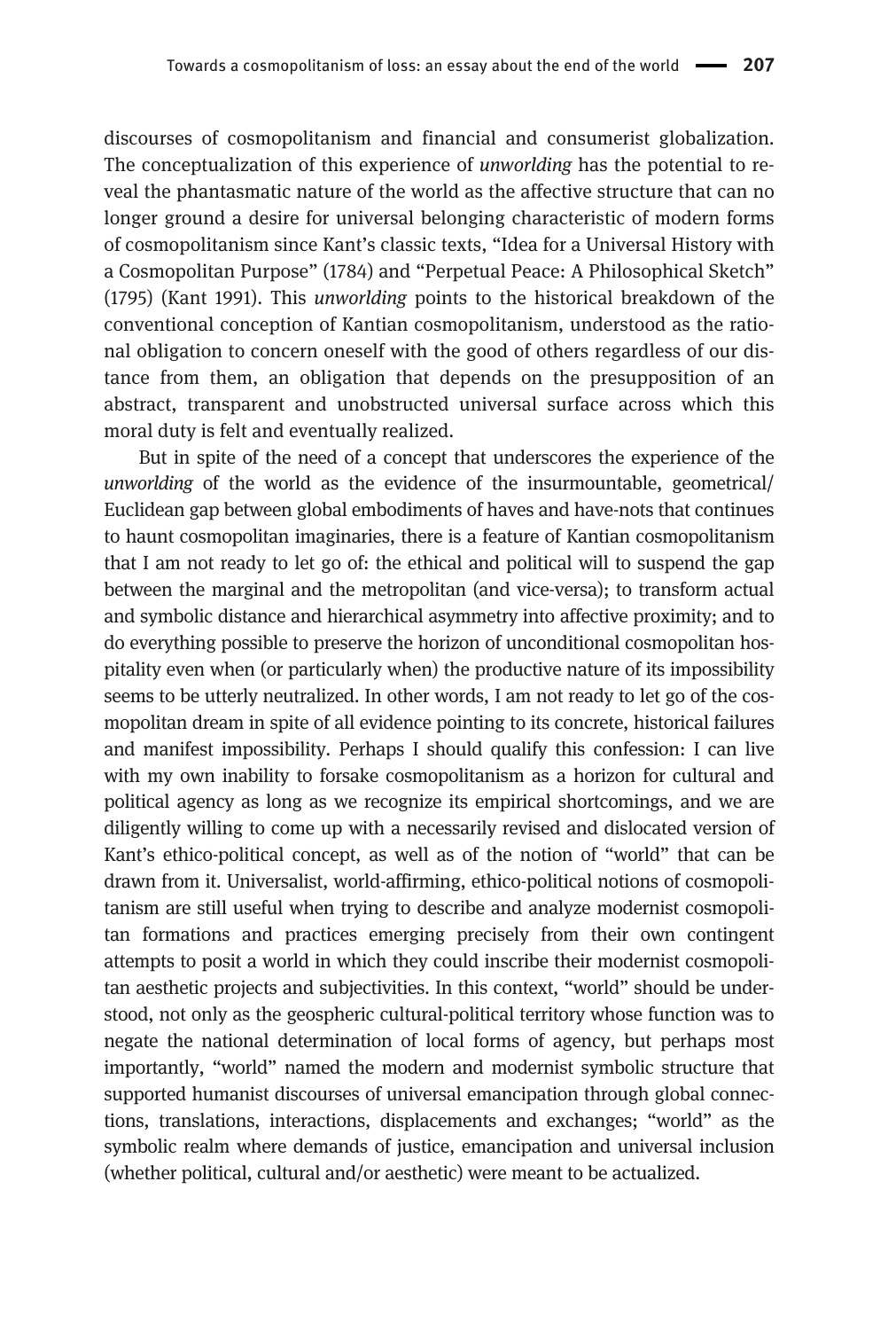There is no better example of the production of the world in modernity/ modernism, of the conceptualization of modernity as a process of worlding and world-making than the famous closing lines of Marx and Engels' Manifesto of the Communist Party: "Let the ruling classes tremble at a Communistic revolution. The proletarians have nothing to lose but their chains. They have a world to win. Working Men of All Countries, Unite!" (Marx/Engels 1979 [1848]: 500). Marx and Engels's call for the proletarian collective subjectivity to conquer the world, to be the world, to make it their own, in other words, to universalize their cultural and socio-economic particularity until it becomes identical with the totality of the world, expresses an incredible confidence in the potential of these collective subjects (first the bourgeoisie, now in 1847, the proletariat) to accomplish this task. But even more meaningful in the context of the argument I want to present in this essay is the fact that they invest the world (the world as it exists, along with the world the proletariat will create once it unites, conquers, and succeeds in creating a global social totality without internal differentiations and antagonisms) with sacred humanistic, emancipatory meaning; they transform the world into the only surface where emancipation can take place. Gaining the world, conquering it is the condition of possibility of Marx and Engels' cosmopolitan/internationalist actualization of universal justice.

Obviously, it is quite difficult to replicate Marx's confidence today, when workers, or rather precarious, vulnerable working men and women (who can no longer aspire to the subjectivity Marx called worker), are not in the process of gaining and conquering the world. Instead, they seem to be losing it – to be losing the structural grounds that gave meaning to work, leisure, family and a sense of futurity –, and seem to be doomed to modes of errancy on large and small scales, even when they appear to be standing still in one place. Marx and Engels' world no longer exists. The world, as the signifier that names the desire for an impossible but operative universal reconciliation, no longer exists. And the notion of cosmopolitanism we are in a position to articulate today, the lessthan-cosmopolitan notion of cosmopolitanism that contemporary culture can afford today, does not produce worlds, is not driven by world-making, world-affirming desires, and in fact should be activated to work in the opposite direction: signifying the generalized sense of loss that defines the present historical juncture, specifically, the experience of losing the world that Marx and Engels identified as the battlefield of the emancipation to come.

An anachronistic notion of cosmopolitanism designed for a time when modern actors operated under the presumption that they had "a world to win" is not useful today. It does not interrogate displacements and traumatic losses we cannot fully understand, or begin to mourn and overcome; the painful sensation of the loss of the world we are experiencing today – the overwhelming impression,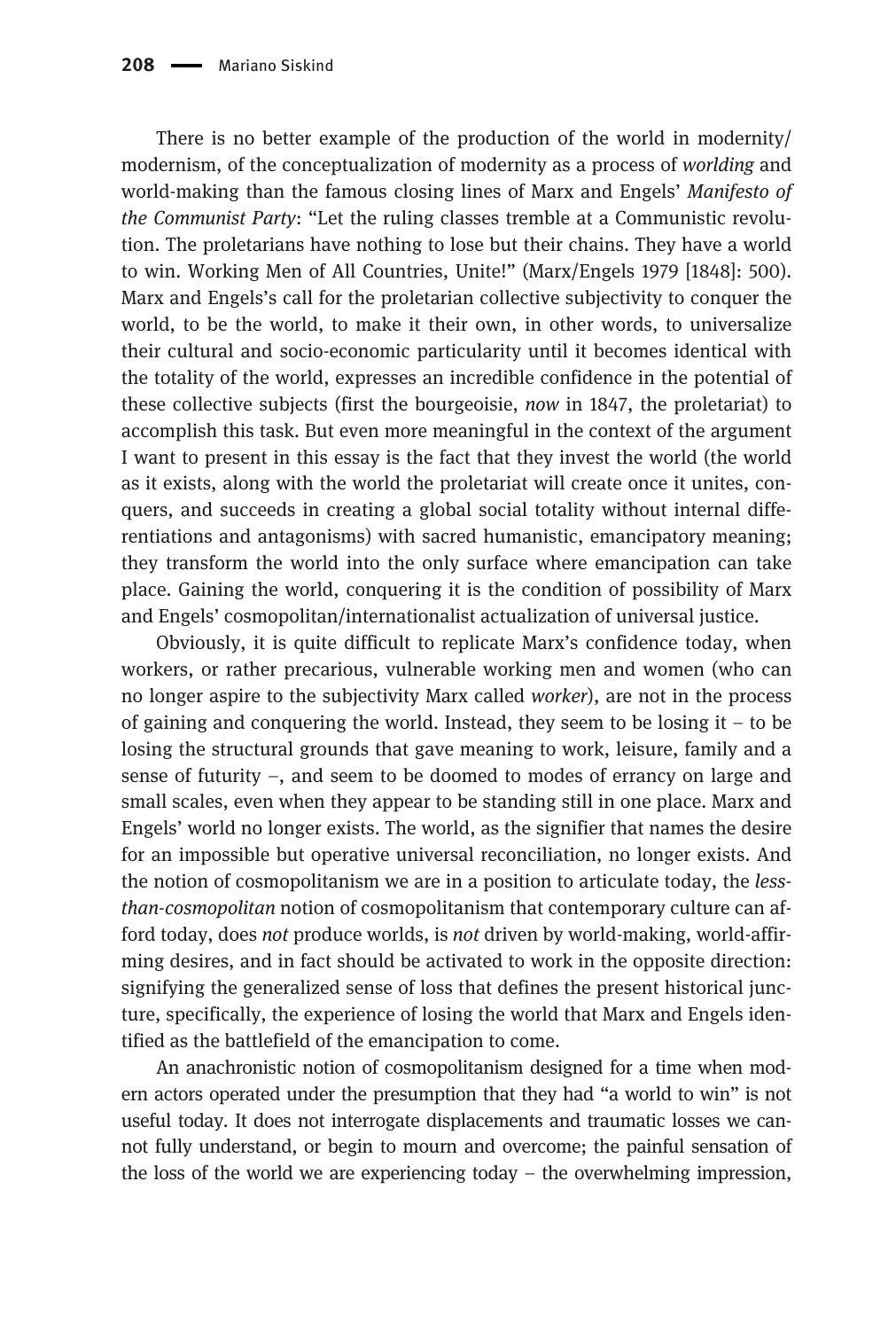over the last few years, that we are living through the end of the world: the displacement of 67.75 million refugees, migrants, stateless and forcibly displaced persons (the largest number registered in history [United Nations High Commissioner for Refugees (UNHCR) Statistical Yearbook 2016]) as a result of environmental catastrophes, food shortages, political instability and economic hardship caused by a climate change crisis which seems to have reached a point of irreversibility, and by small and large-scale perpetual wars and terror; children forcibly separated from their immigrant families and kept in wire cages within detention areas policed by the security forces of the same liberal-democratic societies that lay claim to the global right to determine the meaning and scope of human rights and humanitarianism; the horrifying intensification of the military, economic and symbolic violence the Israeli state exerts over Palestinian people; the organization of state and privately funded death squadrons and militias to illegally repress social movements and assassinate their leaders across Latin America, Africa, China, Russia, Eastern Europe and Turkey; the structural unwillingness of conservative and leftist (leftist-in-name-only) governments to reduce poverty and socio-economic inequalities, and to conceive policy addressing it in the context of larger patterns of global inequality; the demented and theatrical degradation or deliberate demolition of republican democratic institutionalism across the Western hemisphere; the crisis or death of Europe as a project of political and cultural reorientation of the American global hegemony; the radicalization of financial capital's global sovereignty with the consequent need of new, increasingly creative modes of domination, and exploitation to attempt to secure the appropriation of surplus value, which nevertheless cannot be institutionally stabilized. Daily interactions and news from afar confront us with the faces of millions in pain, who are not living, but barely surviving this end of the world, swept over by a very real sense that "things fall apart and the center cannot hold"<sup>1</sup> (Yeats 1922). And even those of us whose lives are quite comfortable (comfortable and alienated: comfortably numb) are affected by a sense of dispossession, destitution, and disbelonging. This experience is very different from that of refugees and migrants but nevertheless, we feel lost in the world and are marked by this structural sense of loss (the loss of the conditions of enunciation that used to make possible the articulation of the dream, or the illusion, of universal emancipation), by no longer having a world, or a parcel of the world to call home, no se puede hacer pie, the experience of being in mid-air right after the rug has been pulled out from under

<sup>1</sup> I am fully aware of the liberal-leftist or democratic-socialist melancholic nostalgia at stake in the sense of loss and crisis that this list transpires. I am not entirely uncomfortable with this moment of méconnaissance.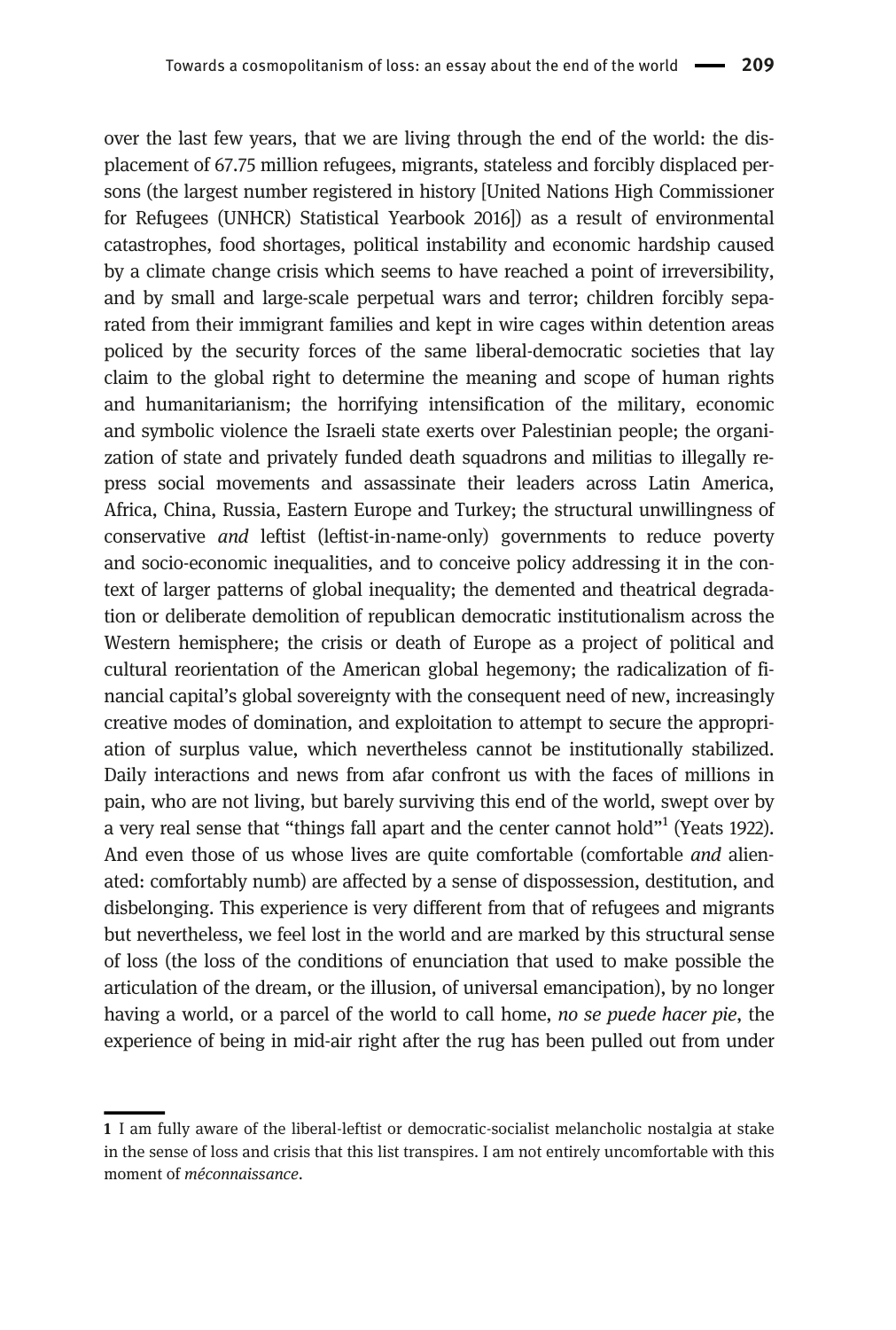our feet like Wile E. Coyote in the Warner Brothers' cartoons, when he is chasing the roadrunner and continues to run beyond the cliff, there is a moment, right before he realizes he is in mid-air, when he continues to run, when he is still going through the running motions, right before he looks down and realizes that nothing will prevent his fall. I believe this describes our present situation quite cogently: there no longer is a world under our feet.<sup>2</sup>

<sup>2</sup> The end of the world does not only evince the obsolescence of the concepts of cosmopolitanism and globalization as differently oriented modes of progressive liberal utopias, but the same happens with world literature at least in relation to the common structure of its latest reinvention over the past 15 or 20 years in texts authored by very influential figures like Pascale Casanova, Franco Moretti, David Damrosch, and Gayatri Spivak (among others); a scholarly practice that depended on an affirmative notion of the world as grounds for cosmopolitan cultural exchanges and translations that set the foundation for a universal (intellectual) community to come based on justice and equality, or for the capitalistic extraction of surplus literary and economic value and for the commodification of style, ideas and subject positions. This particular understanding of world literature is untenable in the face of the end of the world: it has exhausted its ability to account for relevant contemporary engagements with the present state of the (non)world. We will continue to see a proliferation of new case studies abounding in sociologies of markets and circulation, which may have merit in their contribution of new examples of the epiphenomenon, but will nevertheless confirm through their methodological repetitiveness the end of world literature as we have known it since the turn of the 21st century. But I want to be very clear: I am not advocating the abandonment of the notion and scholarly practice of world literature; on the contrary, I believe it still holds an enormous potential if we reinvent it. Since Goethe, world literature has always been a project bent on making literature speak to the political crises of the times, so the end of the world makes it impossible to continue to talk about world literature the way we did when the world still existed in the affirmative terms I just explained. Just as with cosmopolitanism and globalization, I think it is imperative to reconceptualize the meaning and scope of world literature in relation to the experience of the loss of the world. In a very recent and very lucid essay titled, "Corpse Narratives and the Teleology of World Literary History", Héctor Hoyos already points in this direction. He diagnoses a crisis of political (or extra-disciplinary) purpose in the discourse of world literature when constituted around the notion of circulation, which yields more circulation, and "then the self-fulfilling prophecy is complete. In other words, autotelic axiology and virtuoso exhibitions of connoisseurship replace discussions about finality" (Hoyos 2017: 66). Instead he proposes a world literature oriented by a search for justice. Writing on "The Part About the Crimes" in Bolaño's 2666, and reflecting on the commotion, "moral outrage, guilt by omission, morbid fascination, disgust, and anesthesia" the reader experiment when reading about the femicidios in Santa Teresa, he proposes that "the section's embeddedness within the novel provides an illustration of what it might mean to bank the future of World Literature on a search for justice, always the more pressing concern than global literary historiography" (Hoyos 2017: 72). And he makes a call for a world literature that looks beyond a merely disciplinary and institutional horizon ("whether the expansion of the novel form across the continents or the transcultural resonances of epic", (Hoyos 2017: 73): when "six women are assassinated in Mexico every day, which is already a staggering statistic,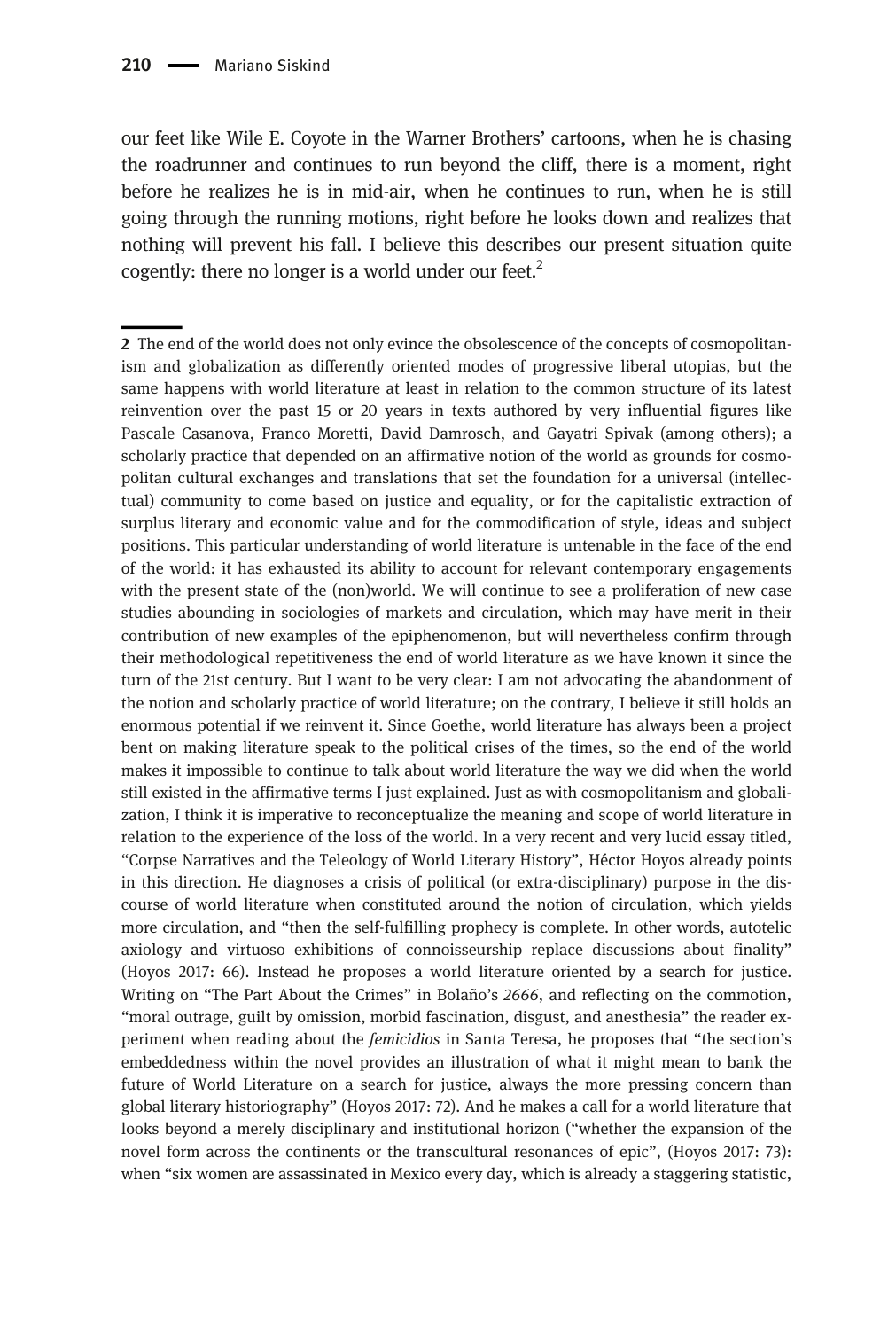With the idea of the end of the world I am not proposing an abstract, transhistorical conceptualization of a vaguely universal contemporary experience of loss. And, of course, I am cognizant of the fact that there have been *other* ends of the world, that the constitutive instability of modernity has often been codified as a recursive end of the world; that in previous historical conjunctures, the relation of different social subjectivities to the structural trauma that provoked their dislocation has also been understood as an end of the world; and that for those who suffer, it always feels like the end of the world. The meaning of the experience of the end of the world I am trying to think through is not exhausted by "the gravity and irreversibility of the present environmental crisis" and "the vertiginous sensation of incompatibility – perhaps even incompossibility – between the human and the world", and more generally, by the recognition of "the face of the intrusion into our histories of a kind of transcendence that we will never again be able not to take into account: the cataclysmic horizon defined by anthropogenic global warming" (Viveiros de Castro/ Danowski 2017: 1, 3, 109). I would like to propose that the historical (rather than biospheric) specificity of the experience of the end of the world today can be understood looking into the structural universality of its traumatic determination or, to put it differently, as the symbolic closure of the horizon of universal justice and emancipation that had defined the modern/modernist relationship between cosmopolitan politics and culture. Throughout modernity (because the notion I am working on has nothing to do with medieval Christian Millennialists or Biblical apocalypticism), the end of the world was a very real but strictly localized experience of the End Times that resulted from particular conditions of exploitation which were represented as universal. In other words, the signifying order structured around previous experiences of the end of the world was believed to be universal because of the forcefulness of the historical experience that dislocated it (the provincialized geographies of world wars might illustrate this point<sup>3</sup> but there always was an "outside" of those ends of the world, a global or symbolic place beyond trauma, where redemption and

but the phenomenon is much larger worldwide: according to the UN, Mexico ranks sixteenth in femicides... Why shouldn't literary scholars, then, engage with something as significant, prevalent, rhizomatic, and urgent? One blasé answer would be: because we are not activists, journalists, criminologists, or forensic detectives. Neither is Bolaño, but he assimilates all four discourses to a significant extent, both in the research behind the novel and in the writing itself. Without ceasing to be a work of literary art, however narrowly we wish to construe one, 2666 stretches the limits of the form so as to rub against those other domains. The forensic hermeneutics in the passage above is a case in point: in a mise en abyme, coroners 'read' cadaveric fauna for clues, while readers do the same" (Hoyos 2017: 73–74).

<sup>3</sup> See my essay "War" (Siskind 2016).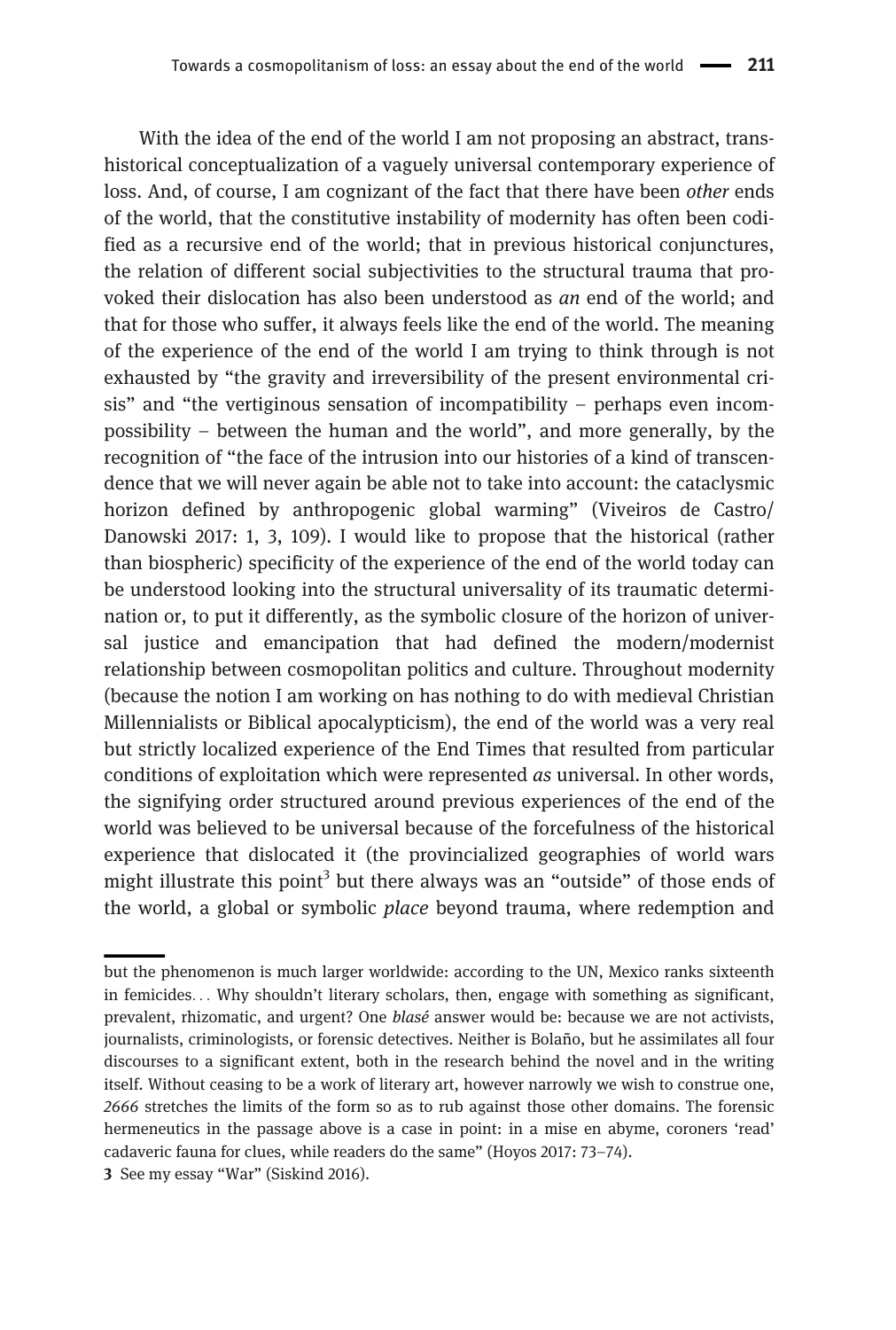emancipation continued to be part of the horizon of expectations, regardless of the likelihood of their actualization. The representation of such an "outside" depended on the belief that politics and culture were to be understood as sites and practices capable of restituting and repairing the world in ruins that cosmopolitans still posited as the necessary grounds for the realization of universal justice, redemption – the end of suffering. And this meant that the experience of the end of the world always had to be symbolized against the horizon of its own negation.<sup>4</sup> Today there is nothing outside the end of the world. The dialectical negation that used to be there for us to make sense of an alternative, a future, a just and emancipated world, does not seem to be available anymore. Not one person or collective is capable of representing itself beyond the imaginary or real impending threat constitutive of the experience of the end of the world.<sup>5</sup> And even Capital articulates its own structuring function in direct

<sup>4</sup> This is obviously the case with dialectical (or rather, post-dialectical) notions of the End of History, like Francis Fukuyama's neoliberal/Straussian translation of Hegel's philosophy of history in 1989 when, after the electoral triumph of Solidarnost in Poland and right before the Fall of the Berlin Wall, he declared the end of the dialectical conflict between Communism and Capitalism, with Western liberal democracy as the most perfect form of governmentality, and Capitalism as an economic system identical with Hegel's universality of Reason. It goes without saying that the contemporary traumatic end of the world I am proposing to think through supposes, among other ends, the destabilization of Fukuyama's post-historical neoliberal order (albeit, not in any revolutionary, emancipatory sense).

<sup>5</sup> This points precisely to a very important difference that I would like to highlight between my notion of the end of the world, and the way Slavoj Žižek characterizes the present as "the End Times" in his book Living in the End Times (the present of 2010, but it seems legitimate to extend his argument to 2017). For him, the sign of the times is the terminal crisis of capitalism; he writes that today "apocalypse is at the gates" (Žižek 2010: 315), explains that the nature of these apocalyptic days is directly marked by the fact that "the global capitalist system is approaching an apocalyptic zero-point" (Žižek 2010: x), and proceeds to detail its effects: ecological crisis, biogenetic revolution, struggles over raw materials, food and water, and the growth of social divisions and exclusions. Of course, for him no crisis should go to waste, and he sees the End Times we're living through as an opportunity (Lenin's dictum, the worse, the better), and ends the book championing the establishment of the dictatorship of the proletariat as the answer to the absence of an "emancipatory politics" today. The dictatorship of the proletariat is his solution to the need for constant "pressure exerted on by the people's mobilization and self-organization", a non-populist constant mobilization of the *plebs* without "the unity involved in the populist notion of the the People" (Žižek 2010: 393). And that is why he proposes we should read Living in the End Times as "a book of struggle... against those in power in general, against their authority, against the global order and the ideological mystification that sustains it" (Žižek 2010: xv). I strongly disagree with Žižek's Leninist optimism (the worse, the better − which he reiterated in 2016 when he declared that a defeat of Hillary Clinton during the 2016 US presidential elections would be desirable since it would accelerate the demise of the neoliberal world order) and his hopeful affirmation of a post-liberal, post-capitalist and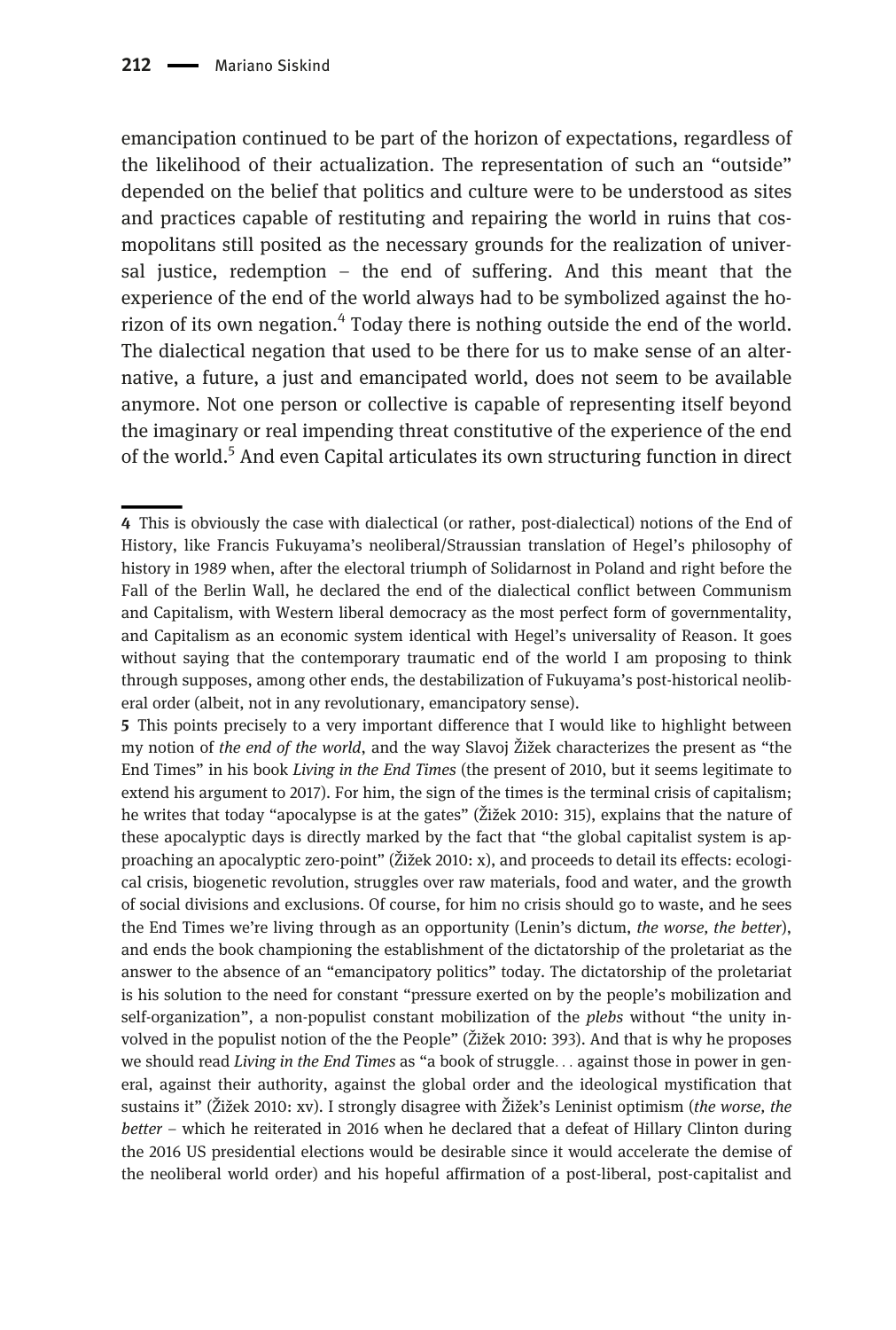relation to it, simultaneously as causing and being endangered by the end of the world. $6$ 

As opposed to the late 1990s, when Hardt and Negri were inspired by the anti-globalization movement to posit the multitude as a new unmediated, immanent, nomadic, subjectivity whose antagonistic force would eventually dislocate the social order of Empire/Globalization in a true revolutionary event, today there are no collective subjects invested with such redemptive potential. Emancipation and universal justice are not in the cards for those whose singularity is defined by the impossibility of dwelling in precarious territorial formations that no longer amount to what we used to call "world"; a landscape of ruins where being and dwelling – what Heidegger terms real, essential dwelling in his essay "Building Dwelling Thinking"– have become impossible. What looks like the terminal crisis of the symbolic order that used to shape the

6 In an essay published by New Left Review in 2014, "How Will Capitalism End?", the German Marxist economic and sociologist Wolfgang Streeck analyzes the economic transformations after the financial crisis of 2008 that indicate that what we are living through is not just another crisis of capitalism's "cyclical movements or random shocks, after which capitalist economies can move into a new equilibrium, at least temporarily", crises which are "in fact required for its longer-term health". On the contrary, he points out that "what we are seeing today, however, appears in retrospect to be a continuous process of gradual decay, protracted but apparently all the more inexorable". He points out that: "Steady growth, sound money and a modicum of social equity, spreading some of the benefits of capitalism to those without capital, were long considered prerequisites for a capitalist political economy to command the legitimacy it needs. What must be most alarming from this perspective is that the three critical trends I have mentioned may be mutually reinforcing. There is mounting evidence that increasing inequality may be one of the causes of declining growth, as inequality both impedes improvements in productivity and weakens demand. Low growth, in turn, reinforces inequality by intensifying distributional conflict, making concessions to the poor more costly for the rich... Furthermore, rising debt, while failing to halt the decline of economic growth, compounds inequality through the structural changes associated with financialization − which in turn aimed to compensate wage earners and consumers for the growing income inequality caused by stagnant wages and cutbacks in public services". As a result, he concludes that "assuming that ever lower growth, ever higher inequality and ever rising debt are not indefinitely sustainable, and may together issue in a crisis that is systemic in nature – one whose character we have difficulty imagining" (Streeck 2014: 37–38).

politically mobilized world after the Apocalypse we are experiencing today. It is undeniable that the end of the world is tangled up in the crisis of global capitalism, deepened by the inability of capital to reinvent itself this time around, but the experience of the end of the world that I am trying to conceptualize here lies outside of the possibility of reintroducing any form of social antagonism that may restart the engine of a dialectical philosophy of history with its promises of a transcendence, a redemption, a reconciliation, an emancipation or a revolution to come. This is what I find inconceivable today for those subjects constituted through the experience of the end of the world, and for those of us thinking about it, writing about it.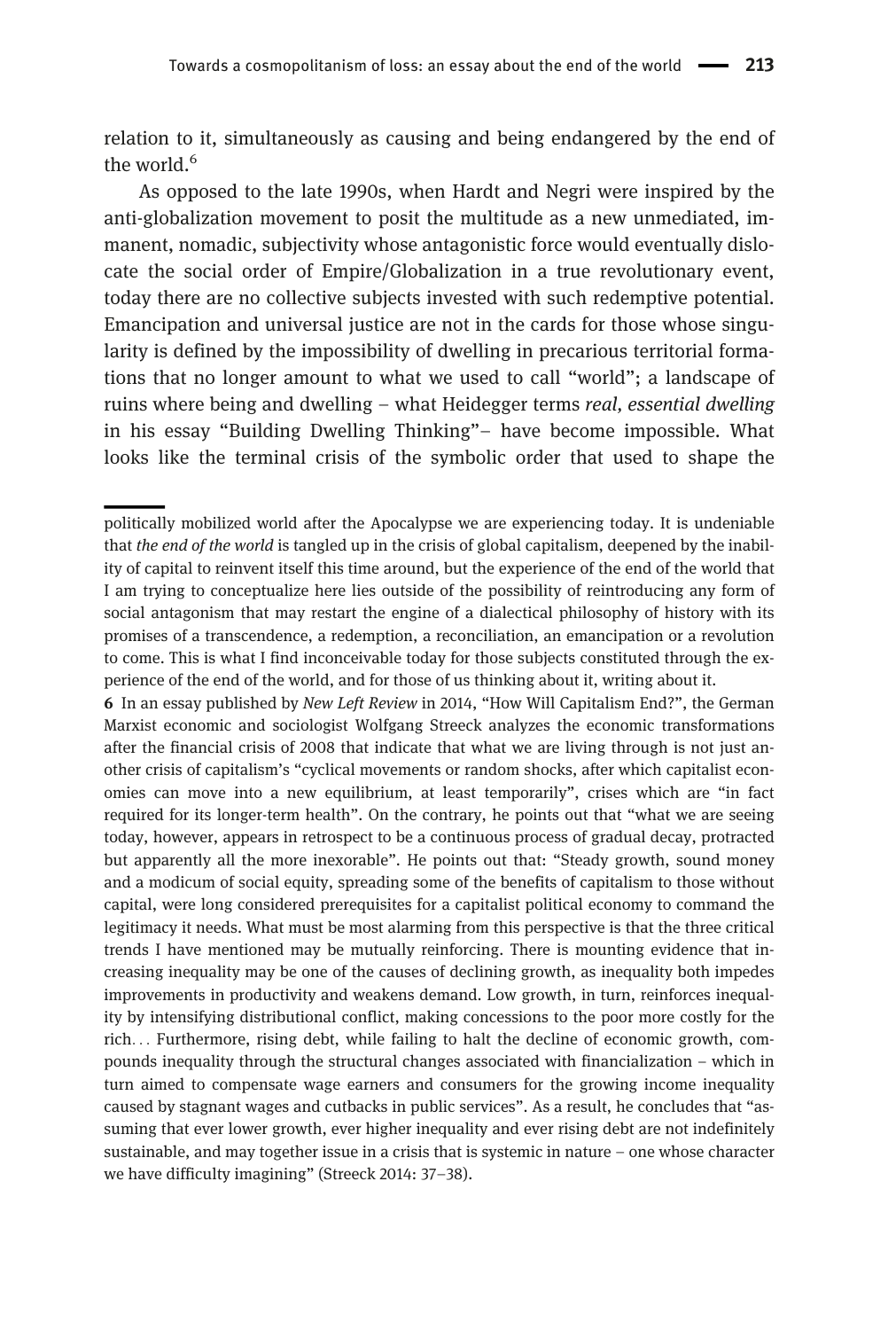possibility of belonging and of home (as well as of the libidinal kind of displacements we have understood for over two modern centuries under different cosmopolitan rubrics), sheds light on the privileged, dislocated (non)subjectivity at the center of the end of the world. It is a subjective form that cannot be easily identified even when glimpsing its contours against the backlight of the differential surplus that results from the interplay of signifiers trying and failing to name the forcibly displaced, the migrant, the homeless, the hopelessly errant and the refugee. Because the vanishing precariousness of this (non)subjective figure results from a devastating violence that, at the same time, shapes and undoes its particularity, it cannot be apprehended or read by any kind of redemptive eschatology, whether cosmopolitan or global-from-below (and even less so, national-popular or subalternist). It is a (non)subject whose displacement no longer points to any kind of cosmopolitan jouissance but to the traumatic impossibility of dwelling as the overdetermined contemporary condition of the end of the world; dwelling is impossible for everyone everywhere, no matter the bodily or world-historical scale of the experience of dislocation. And this is true of the lived experience of generalized loss, even when not everyone is equally affected by this structural undoing of the world and its symbolic horizons; because we are not all refugees, homeless, forcefully displaced, errant or migrant individuals. No, of course not.<sup>7</sup> But the end of the world, the widespread experience of being in the process of losing the world, renders visible the refugee, the migrant, the displaced in us, in those of us who are ostensibly not refugees or forcefully displaced persons. I am thinking of the refugee in us like Julia Kristeva's foreigner in us, which is her way of conceptualizing the presence of the stranger, the migrant as a figure of our own split subjectivity, as "the hidden face of our own identity, the space that wrecks our abode, the time in which understanding and affinity founder... The foreigner comes in when the consciousness of my difference arises, and he disappears when we all acknowledge ourselves as foreigners not amenable to bonds and communities"<sup>8</sup> (Kristeva 1991: 1).

<sup>7</sup> Of course we are not all refugees, among other things because close to 80% of refugees are women and children. And the latest data published by the United Nations High Commissioner for Refugees (UNHCR) in 2017 state that people of concern (this includes, not only refugees, but also asylum seekers, internally displaced persons, returned refugees and IDPs, stateless persons and others of concern) are female or male under the age of 18 out of a total of 67,689,992, which represents 33% (United Nations High Commissioner for Refugees (UNHCR) Statistical Yearbook 2016). I want to thank Jacqueline Bhabha for helping me locate these figures.

<sup>8</sup> With the idea of the foreigner in us, Kristeva brilliantly translates the dislocating opacity of the Freudian unconscious into geopolitical, societal terms in order to intervene in recent (and not so recent) polemics about immigration in France – and not exclusively in France,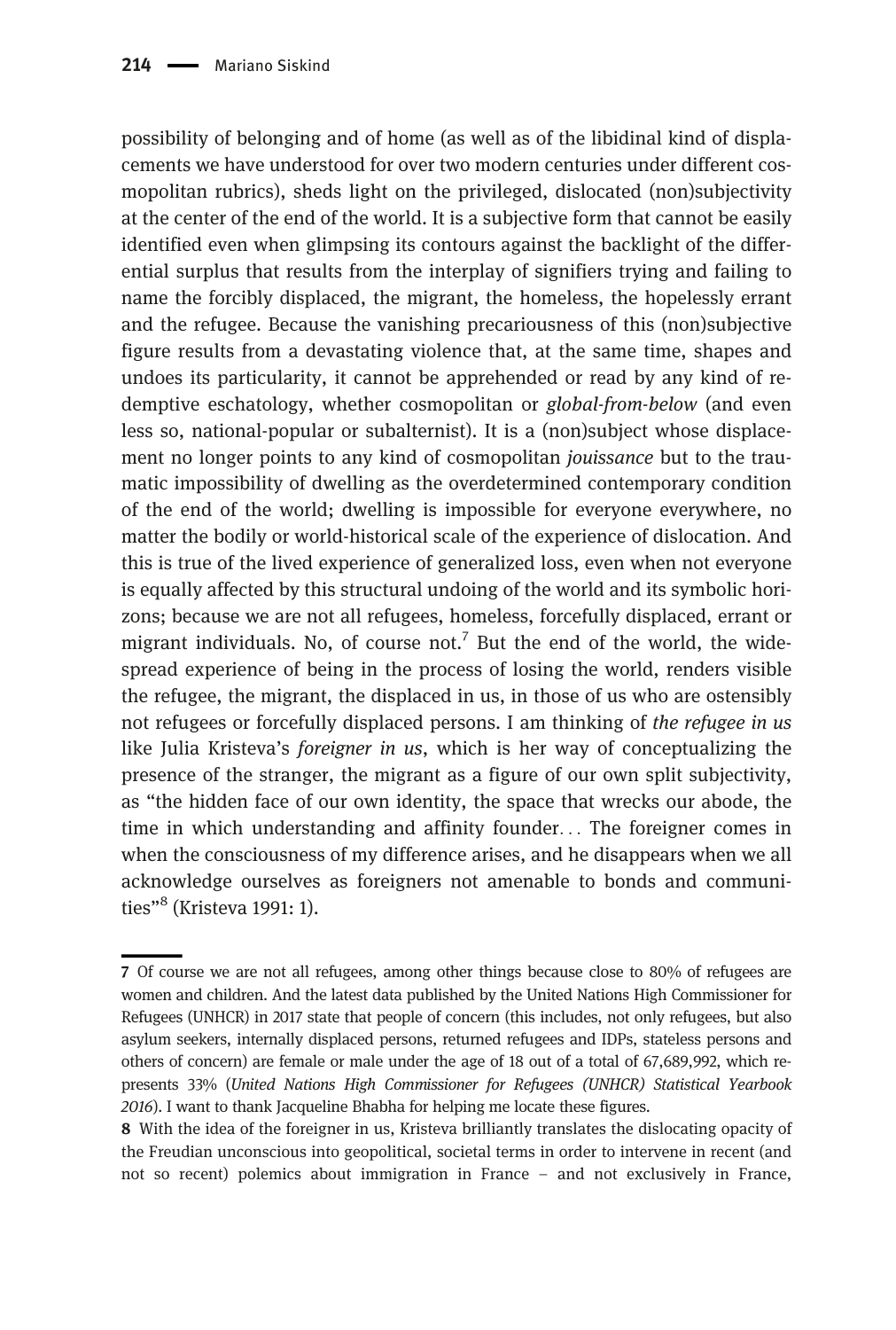At this point, it is indispensable that I state as clearly as I can that, in this essay, I am not dealing with the actual, historical experiences of refugees, migrants, forcefully displaced or homeless people. I have nothing to say about these very real historical subjects, about their very real losses and their very real wounded bodies; they remain unthinkable to me, to someone like me, someone whose experience of loss and of a world in ruins has absolutely nothing in common with the dispossession that constitutes the traumatic specificity of their subjectivities. It is rather an essay about the traces of those experiences that we call art and literature. And perhaps more importantly, it is about some of the idiosyncratic ways in which those of us who care about art and literature attend to these forms as symbolic sites in order to try and fail to understand the end of the world (and to extract the surplus of discursive enjoyment that is characteristic of our trade); it is about our reaction to an experience of the end of the world that is and is not our end of the world; and it is about what we (as professors, students, intellectuals, writers, artists) can and can no longer do about the end of the world through art as mediation, now that the historical horizon that signified the possibility of emancipation has vanished, and ethicopolitical commitments are barely more than the narcissistic symptomatology of our Facebook existences. In other words, it is a text that poses an honest and open-ended question about whether all we can do is mourn the loss of the world and nothing more, and approaching art as the site where we can engage in the labor of mourning – albeit a melancholic mode of mourning (I will develop this proposal further in the postscript to this essay).

The ghostly subjects of the end of the world (the legion of wandering orphans as Bolaño calls them in "El ojo Silva", the short story that I will analyze here) are at the center of many of the most interesting contemporary narratives whose aesthetic contribution consists of a programmatic drive to dislocate the possibility of their own Latin American, national, or generally identitarian reterritorializations. They narrate the trajectories of characters (or pseudo-characters, undone characters, merely scribbled and blurred characters, sub-defined characters, and so on) who venture out into a decomposing world that can barely support their hyperlocal or global displacements. They explore the tension between the experience of losing the world and a less-than-cosmopolitan stubbornness not to let go of the world, or whatever is left of its symbolic potential to signify global displacements inscribed against the background of a universalist emancipation to come. They are

obviously: her discourse targets fascist-chauvinistic arguments from reactionaries across the globe, from Brexit and the US/Mexican, Ethiopian/Kenyan, Venezuelan/Colombian and Syrian/Turkish borders to xenophobic policies and everyday attitudes across Europe, Palestine, Pakistan, South Sudan, Uganda and beyond.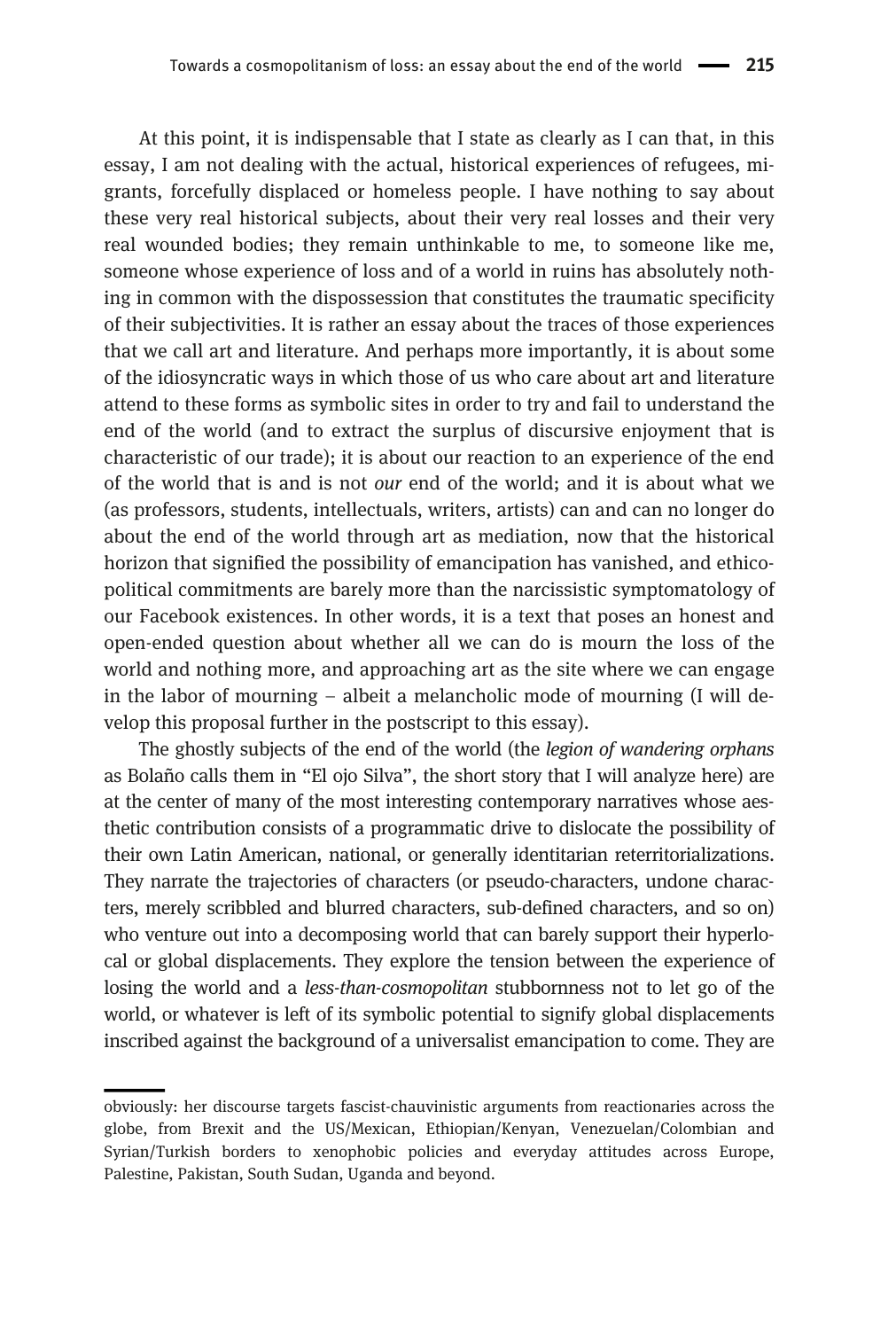narratives disrupted by the loss of cosmopolitanism, by a cosmopolitanism of loss that tries to name the melancholic limit of mourning, of letting go of the signifying horizon that no longer is. I am thinking of narratives by Roberto Bolaño, João Gilberto Noll, César Aira, Chico Buarque, Guadalupe Nettel, Mario Bellatin, Lina Meruane, Sergio Chejfec, Eduardo Halfon, Mike Wilson, Yuri Herrera, Edgardo Cozarinsky, and perhaps only a few others that I may not know of (certainly not many, at least when it comes to literary works of aesthetic significance). Regardless of their plots, of whether they narrate a wide variety of forced and traumatic displacements (although they often do), the formal features of these narratives haunt the worldliness of the world. They shake up the structures that once sustained the fiction of the world as a totality of modern/modernist meaning, and the politically effective fantasy of universal inclusion implied in the obsolete notion of world-citizenship. These narratives hesitantly trace the cultural shape of a non-world marked by the decomposition of particular languages and identities that used to be stable, or at least more stable – or perhaps they were never stable; but even if they were always rickety, they were certainly cultural-politically effective, which is no longer the case. In this sense – and in order to reconfigure these narratives as sites that work through the different ways in which the end of the world is experienced, resisted and survived  $-$  it is important, not so much to *de*-Latin Americanize them (if it were still possible to characterize them at all as Latin American narratives) but to de-inscribe them from a naturalized, zombie-like Latin American cultural-historical hermeneutical frame, because there is nothing particularly, exceptionally Latin American about the end of the world even if the way in which it is processed is certainly marked by the specificity of local historical formations, imaginaries and aesthetic traditions.<sup>9</sup>

Roberto Bolaño in particular is, in my view, the topographical writer of the traumatic wound that unworlds the world. My argument is structured around a reading of his short story "El ojo Silva" ("Mauricio ['The Eye'] Silva") but I could have written this essay on Bolaño's most remarkable novel, Los detectives salvajes, or Estrella distante, or on specific sections of 2666. $^{10}$  Like these novels,

<sup>9</sup> When I write that there is nothing exceptionally Latin American about the end of the world, I am referring to the exceptionalism that is constitutive of every identitarian, particularistic discourse – in this case the discourse of Latin Americanism. The end of the world is legible from a Latin Americanist perspective because it would be immediately reduced to a moment (in the Hegelian sense) of the region's or a particular nation's cultural history, it would serve to reinforce an identitarian landscape, rather than repurposing the symbolic ruins of a Latin Americanism that today only serve conservative and regressive functions.

<sup>10</sup> In his essay "Politics and Ethics in Latin America: On Roberto Bolaño", Juan E. De Castro reads Bolaño's novel Amuleto very much along the lines of what I am proposing in this essay, as a Latin American articulation of Rancière's understanding of literature as a site of resistance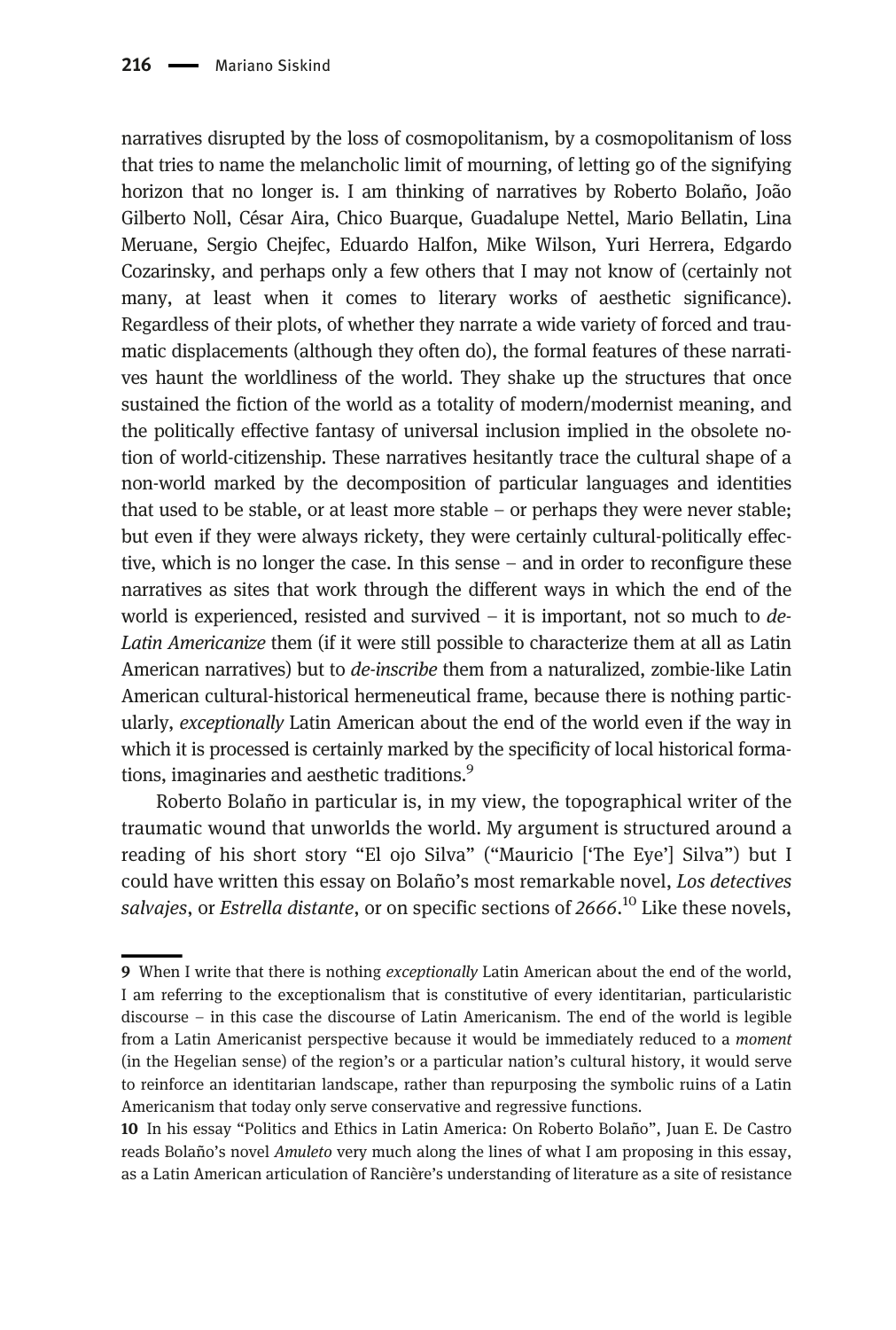"El ojo Silva" deals with dislocated, broken down, displaced, errant subjects marked by different iterations of the end of the world, and generally fulfills what Bolaño declared to be the ethical function of poetic discourse: "saber meter la cabeza en lo oscuro, saber saltar al vacío, saber que la literatura básicamente es un oficio peligroso. Correr por el borde del precipicio" (Bolaño  $2002: 211$ <sup>11</sup>

"El ojo Silva" begins with two friends reacquainting themselves with each other in Berlin, late at night, in a park. Both of them are Chilean expatriates and have been roaming the surface of the planet, lost and restless, moving from Latin America to Europe, travelling across Africa and South Asia for the previous twenty-five years. One of them is the narrator, whose identity is not revealed to us but we can safely assume it is, as is usually the case, a character/first person narrator named Bolaño, or Belano, or simply B. He is passing through Berlin to launch the German translation of his most recent novel.<sup>12</sup> The other is Mauricio Silva who goes by the nickname "El Ojo" because of his work as a photojournalist.<sup>13</sup> The narrator sees El Ojo sitting on a bench; they had not seen each other in over two decades, but when El Ojo read about the narrator's presence in the city, he looked him up and decided to wait for him in front of his hotel. It takes a few seconds for the narrator to recognize him, but immediately afterwards they go on to spend the night in bars drinking whisky and beer, catching up, immersed in a

and mourning of the promise of emancipation that is lost to modern alienation, lies and state crimes. For De Castro, the global success of Bolaño is due, not to his novels' "supreme artistic achievement", but to the fact that they mourn and estrange through specifically Latin American aesthetic operations "the infinite crime that always turns emancipation into lies" and the "topics and moods characteristic of much contemporary [Western] literature resides" (De Castro 2017: 75).

<sup>11</sup> Along these same lines, Sergio Villalobos-Ruminott characterizes Bolaño's fictional universe as "one deep nightmare crossed by war and violence", marked by "the exhaustion of the modern articulation between literature and the public space of reading that granted to it a particular social function (illustration, education, moral exemplification, etc.)". As a result of this loss of literature's function and capacity to "illuminate, represent and/or de-familiarize everyday life" and of its inability to constitute itself as a space for "the salvation of humankind", all that is left is what Villalobos-Ruminott calls the "co-belonging" or "coexistence between literature and horror" (Villalobos-Ruminott 2009: 193–195).

<sup>12</sup> The writing and publication dates of "El ojo Silva" coincide with Bolaño's world tour of sorts to promote the launching of Los detectives salvajes. Even though the German translation appeared in 2002, Bolaño had been invited to universities and cultural centers around Europe since 1998 to talk about the novel that had won the Anagrama Prize that same year.

<sup>13</sup> Héctor Hoyos reads in the combination of Silva's nickname and character a raunchy double entendre: "the title itself is a saucy joke, alluding to the 'whistling eye', or a farting anus. True to form, the subject of the story is darkly scatological" (2016: 252).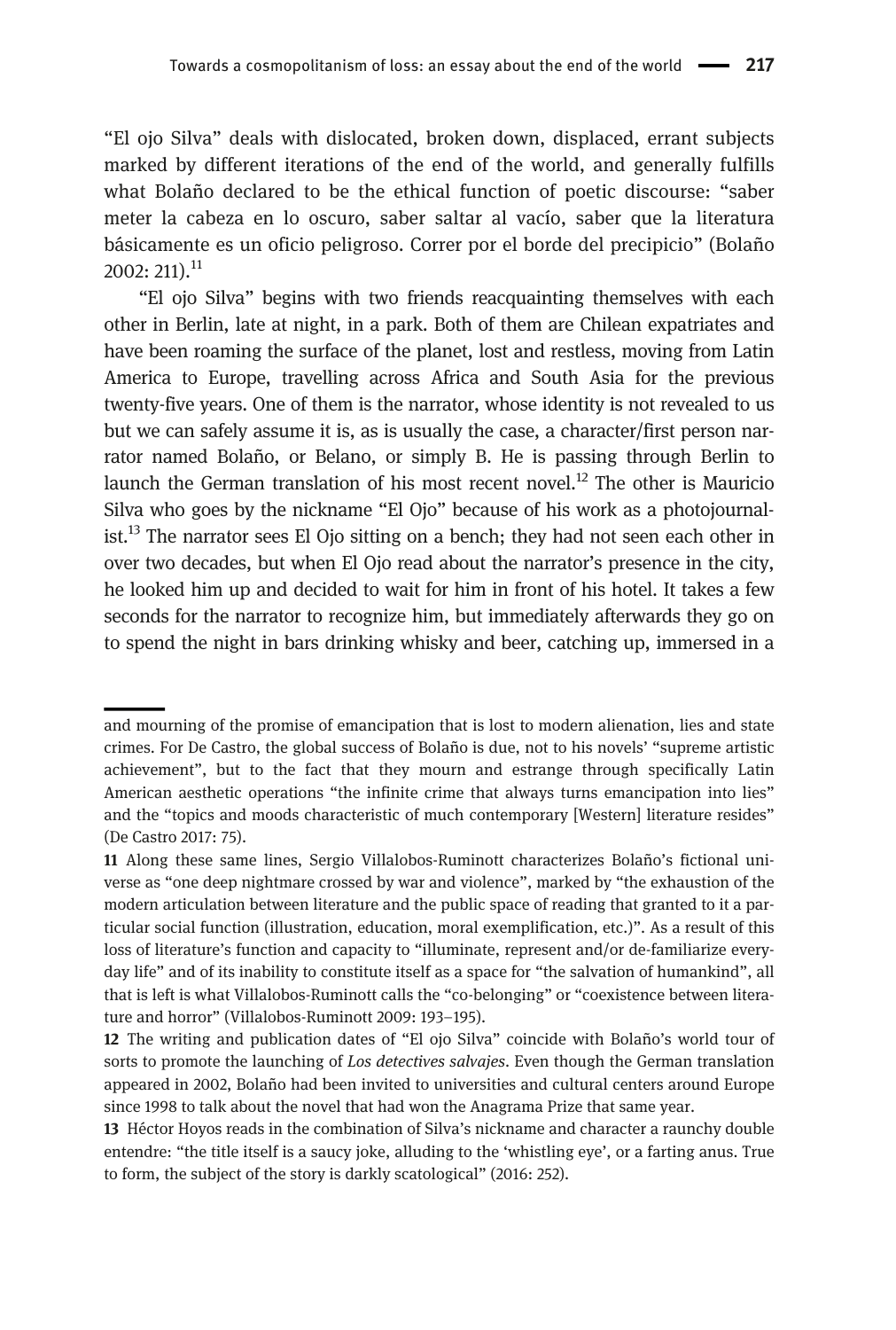conversation that soon turns evocative and melancholic. On their way back to the hotel, they sit down on the same bench where they had met hours earlier, and El Ojo begins to tell him "la historia que el destino o el azar lo obligaba a contarme" (Bolaño 2001: 16).

This short story presents an exceptional feature in relation to the entire corpus of Bolaño's narratives. In his most powerful novels and short stories, his literature is constructed around an ethico-political-poetic trauma historically situated in Latin America, Spain and Western Europe; that is, regardless of where the plots are staged, their traumatic core is inscribed in a predictable transatlantic geographical formation. But in "El ojo Silva", Bolaño displaces the action to India: "No sé a qué ciudad llegó El Ojo, tal vez Bombay, Calcutta, tal vez Benarés o Madrás, recuerdo que se lo pregunté y que él ignoró mi pregunta" (Bolaño 2001: 17). There, in this unnamed city in India, Silva is going to rescue two boys (one of them not yet seven years old, the other ten) from a clandestine and labyrinthine brothel where the youngest one is about to be castrated in a religious ritual in preparation for a festival where a young eunuch is offered to the gods and his body incarnates the spirit of a deity whose name Silva wants to forget: "una fiesta bárbara, prohibida por las leyes de la república india, pero que se sigue celebrando" (Bolaño 2001: 19). The eldest boy had been castrated years before and is now a sex slave offered up for the pleasure of tourists.

Silva is the subject of a double dislocation, as a Leftist activist who was forced out of Chile by Pinochet's coup d'état on September 11, 1973, and as a homosexual marginalized and bullied by his homophobic fellow Chilean Leftist émigrés in Mexico, his first destination after escaping Chile. He left Mexico for Paris, Milan, Berlin and freelance jobs that took him around the world, never again at home anywhere. And that's how he arrives in India to do a conventional, predictable photo reportage that he describes to the narrator as a glossy magazine piece in between Marguerite Duras' India Song and Herman Hesse's Siddhartha.

Structurally, "El ojo Silva" is a framed narrative with the episode of the rescue of the castrated children at its center. The text frames this moment of failed Kantian cosmopolitan justice (I will come back to this) with a narrative of the meeting of Silva and the narrator, but this frame is in turn itself framed by a larger, generational context of the original, apparently fully Latin American, traumatic wound that is reduplicated in the irreparably wounded world of Bolaño's textual creations. This larger frame is made explicit in all its overdetermining power from the very beginning, in the opening paragraph of the short story: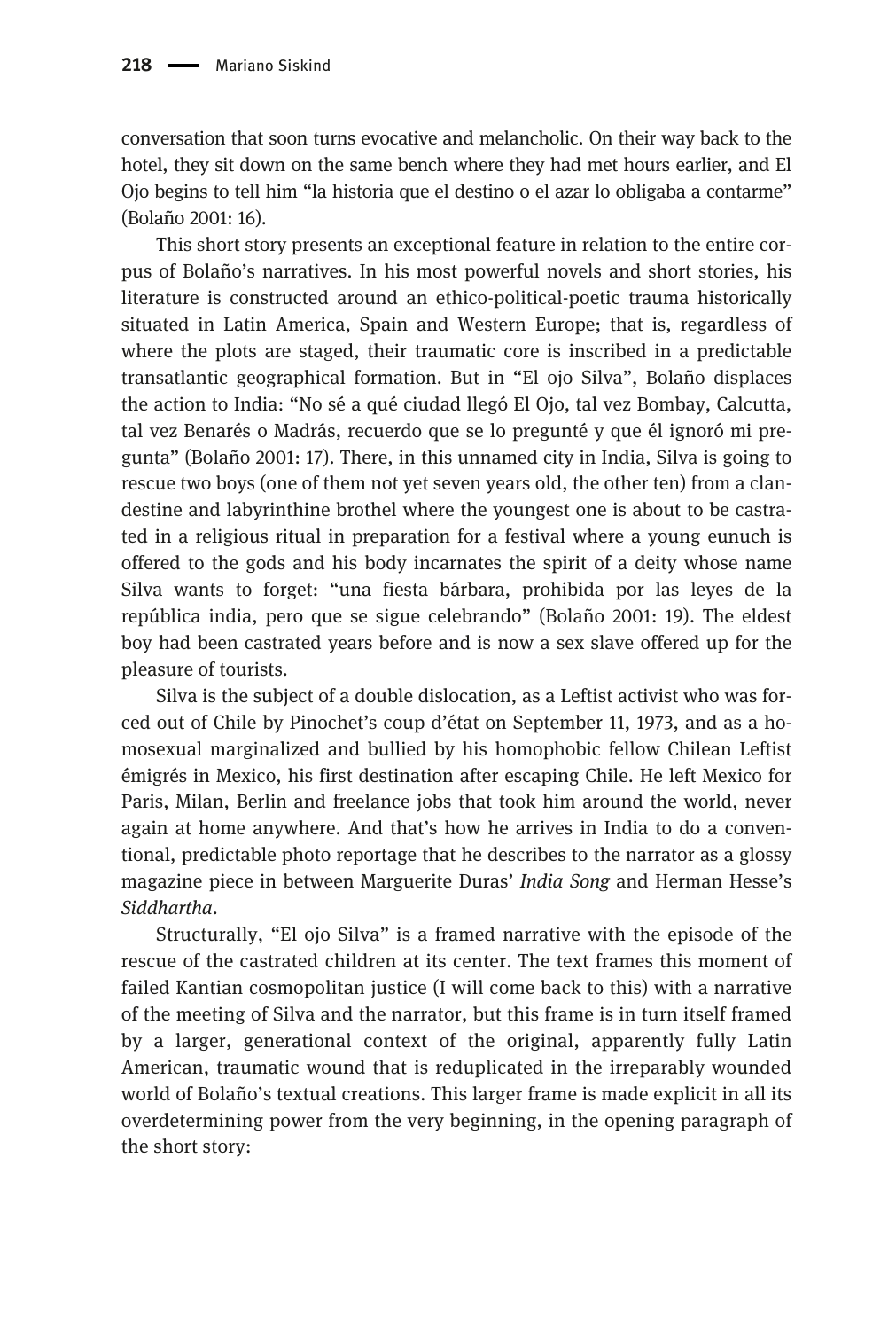Lo que son las cosas, Mauricio Silva, llamado el Ojo, siempre intentó escapar de la violencia aun a riesgo de ser considerado un cobarde, pero de la violencia, de la verdadera violencia, no se puede escapar, al menos no nosotros, los nacidos en Latinoamérica en la década del cincuenta, los que rondábamos los veinte años cuando murió Salvador Allende. (Bolaño 2001: 11)

### And then:

En enero de 1974, cuatro meses después del golpe de Estado, el Ojo Silva se marchó de Chile. Primero estuvo en Buenos Aires, luego los malos vientos que soplaban en la vecina república lo llevaron a México en donde vivió un par de años y en donde lo conocí. (2001: 11)

#### Later he recounts the night before El Ojo's flight from Mexico:

Recuerdo que terminamos despotricando contra la izquierda chilena y que en algún momento yo brindé por los luchadores chilenos errantes, una fracción numerosa de los luchadores latinoamericanos errantes, entelequia compuesta de huérfanos que, como su nombre indica, erraban por el ancho mundo ofreciendo sus servicios al mejor postor, que casi siempre, por lo demás, era el peor. Pero después de reírnos el Ojo dijo que la violencia no era cosa suya. Tuya sí, me dijo con una tristeza que entonces no entendí, pero no mía. Detesto la violencia. (2001: 13–14)

There is much to unpack here, but I want to concentrate on a problem that is central to my analysis of the short story: the need to dislocate the reading of what appears to be a Latin American reterritorialization of the question of structural violence in the opening pages. That is, I would like to read "El Ojo Silva" against the tendency to posit "la violencia, la verdadera [de la que] no se puede escapar" (Bolaño 2001: 11), here and in Bolaño's fictional project at large, as a particularly Latin American epiphenomenon, as a Latin American destiny (just as in Borges' "Poema conjetural" where the violent resolution of social antagonism is a "destino sudamericano"), which because of its historically situated nature, supposedly follows Silva and the narrator wherever they go. I believe this is not the way in which metaphysical and historical forms of violence are articulated in Bolaño's writing, where inescapable violence is a structural condition of the non-world they fail to inhabit; it is symptomatic of what I am calling the end of the world and what Bolaño often calls "el mal", whether it is found in Chile, in Mexico City, in the fictionalization of Juárez that is Santa Teresa, in Luanda, Kigali, Monrovia and the Liberian jungle where Belano may have died (in Los detectives salvajes) or in dark, abject corners of an unnamed Indian city, "Bombay maybe, or Calcutta, perhaps Benares or Madras" (Bolaño 2006: 112), or in any other place – because the particular instantiations of violence matter less, significantly less, than its structural, constitutive universal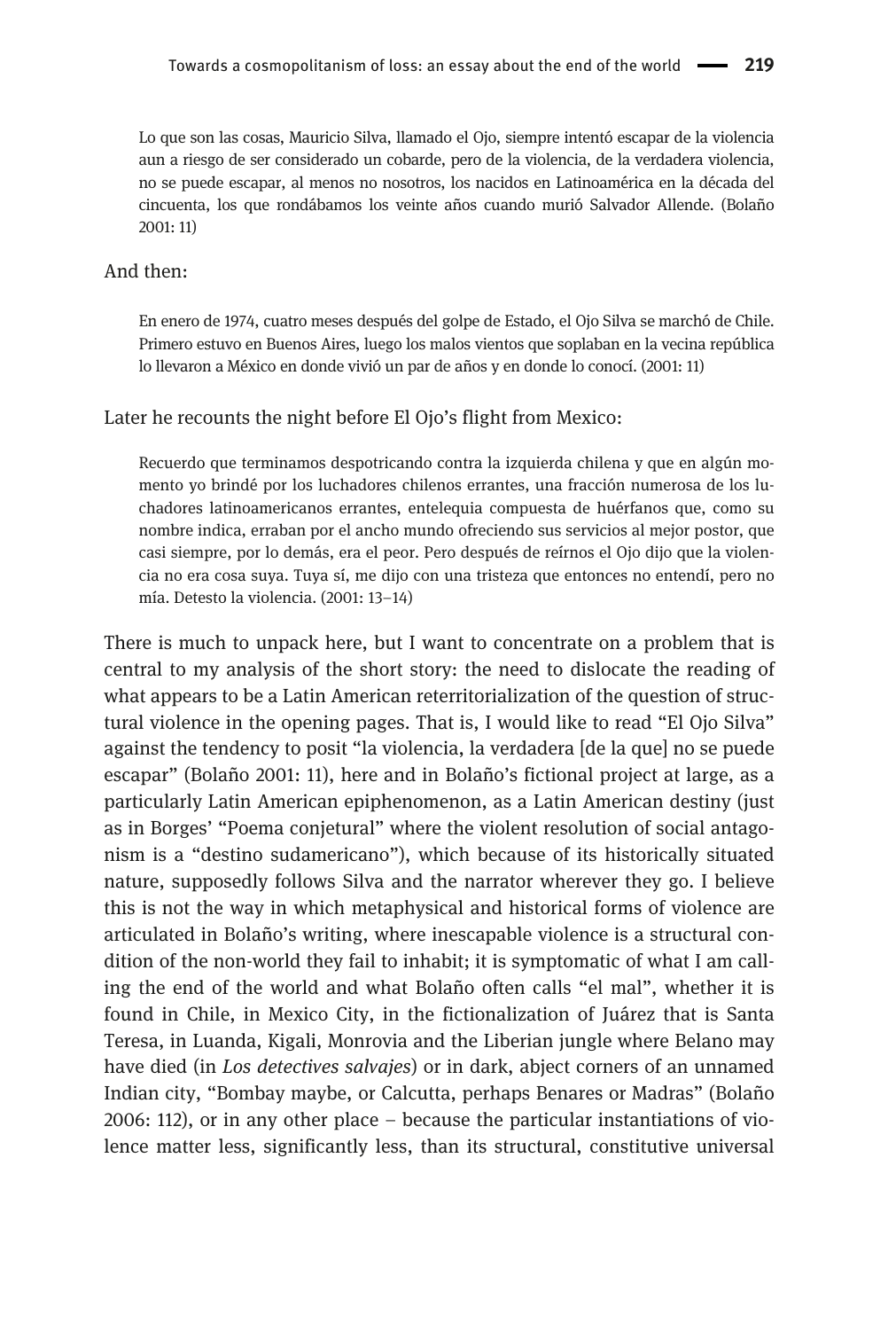function.<sup>14</sup> According to this interpretation, Pinochet's coup d'état in 1973 (as well as the assassination of president Salvador Allende and its long-lasting murderous and impoverishing effects) is merely one of the Latin American instantiations of the violence these characters cannot escape; an important local instance to be sure, because it overdetermines the way in which Silva and the narrator perceive world-ending violence wherever they look, but nevertheless a particular iteration of a general condition. And this may explain the displacement of the traumatic wound that in the rest of Bolaño's narrative is articulated locally in Latin America or Europe to an unspecified Indian city. Because "India" is not India, that is, Silva's trip is not really to the Indian subcontinent; India is merely the signifier of an experience that lies outside the confines of Latin America and Europe, a marker that signifies exteriority in regards to what is known or is thought to be known (because in Bolaño, it is not knowledge that mediates the characters' relation to the world, but intense poetic and erotic experience), It is the intentionally unspecified name of an elsewhere that requires a lack of geocultural specificity in order to fulfill its

<sup>14</sup> In his excellent monograph on Bolaño, La modernidad insufrible, Oswaldo Zavala analyzes the representation of violence and evil in Bolaño as the result of a dialectics between abstract, metaphysical universality and concrete, historically-determined Latin American particularity: "Bolaño transita de una noción vaga y ahistórica del mal hacia la materialidad específica de una violencia con coordenadas políticas, culturales y económicas precisas que alcanzan su forma más depurada en 2666 [...] Aunque el sentido de la violencia en cada coyuntura funciona evidentemente dentro de un contexto global, Bolaño las explora al mismo tiempo a un nivel local inmediato [...] Contra una noción ontológica del mal desprovista de significado político e histórico, la obra de Bolaño revela la contundencia material de la violencia sistémica occidental en determinados espacios y tiempos latinoamericanos. Sólo así puede comprenderse la muy subrayada afirmación de un personaje en 'La parte de Fate' sobre los crímenes de Santa Teresa: 'Nadie presta atención a estos asesinatos, pero en ellos se esconde el secreto del mundo' (2666, 439). Como núcleo trascendental del sistema de violencia occidental moderno, ese secreto no será del todo develado, sino apenas periféricamente dilucidado" (Zavala 2015: 154–155). I believe my disagreement with Zavala's cogently articulated dialectical characterization of evil and violence that results in a Santa Teresa as a space of particularized universality lies in a question of emphasis. While he sees 2666 as the endpoint of a Latin Americanist teleology that ends with a concrete actualization of metaphysics, I do not believe Bolaño fits well in this Hegelian mold. In fact, I see Bolaño travelling in the opposite direction moved by a highly metaphysical drive: from a self-referential and autobiographical (Chilean, Mexican, Latin American) understanding of evil, to the postulation of the (global, universal, metaphysical) posing of an inescapable nature of violence – not from his first texts to 2666, but within each of them, and I think this is particularly true of 2666 and "El Ojo Silva": a credible juxtaposition of Santa Teresa and the unnamed Village in the Indian rural countryside produces and effect of mutual displacement, illuminates the way in which Bolaño dislocates them as landscapes of inescapable violence.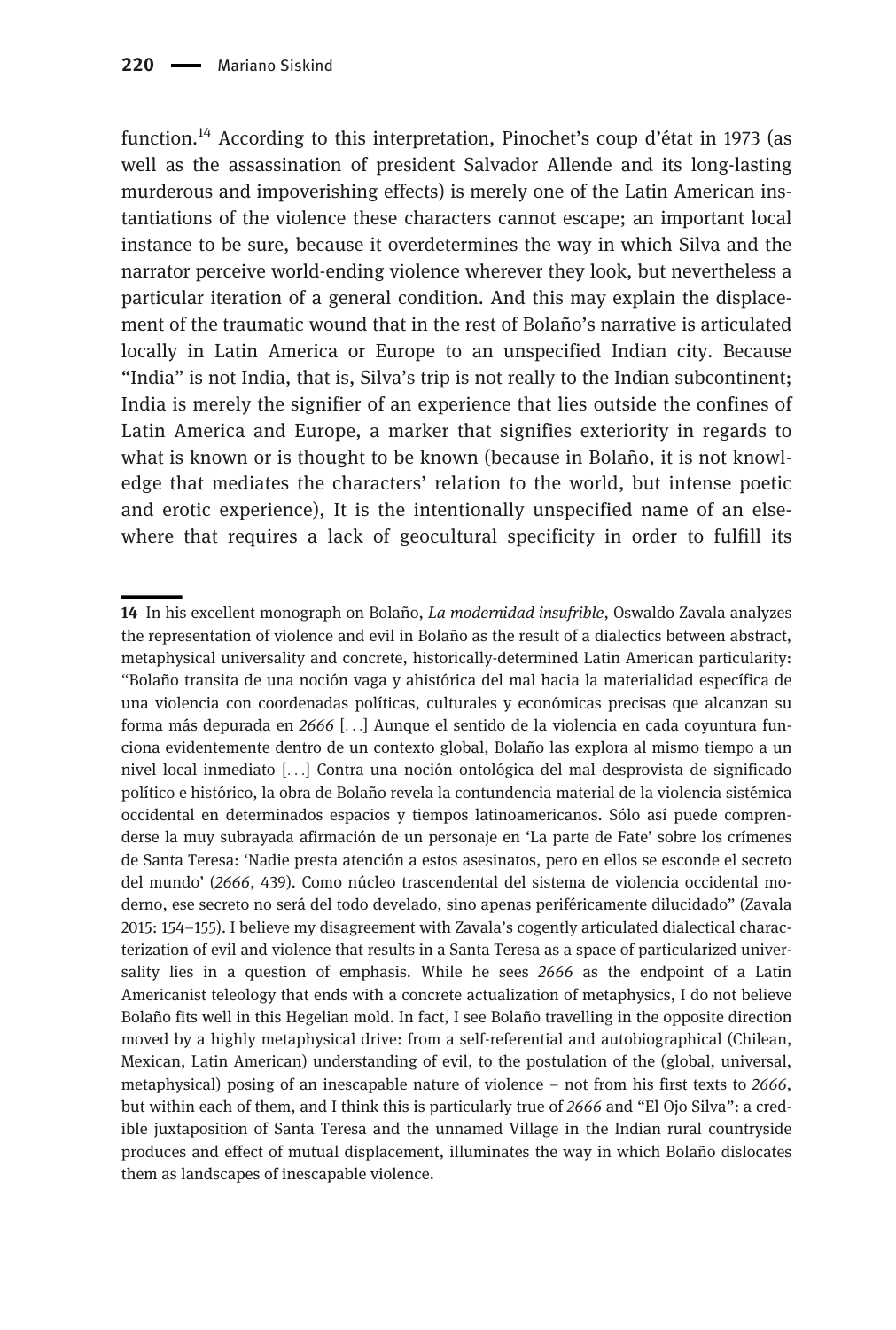narrative purpose – to underscore the universality of violence as the unifying constitutive condition of the end of the world.<sup>15</sup>

There is something else: as the negation of the predictable transatlantic, Euro-Latin American geographical formation and the modern/modernist itineraries and experiences of displacement that corresponded to them, Bolaño's "India" produces a cartography of displacement structured not around the anachronistic figure of the exiled, but the orphan: "luchadores latinoamericanos errantes, entelequia compuesta de huérfanos", or in Chris Andrews' translation of the short story, "the wandering fighters of Chile.., a legion of orphans, who, as the name suggests, wander the face of the earth" (Bolaño 2006: 108–109). Wandering orphans – fighters, yes, but most strikingly, orphans, wandering orphans. The fact that these dispersed and disunited world-wanderers without a world (a collective that includes Silva and the narrator himself as metonymic figures of the end of the world) are represented as orphans accounts for a particular form of loss and of being lost in the world: the orphan nature of their global dislocation.<sup>16</sup> I insist: at stake here is not the notion of exile that is so frequently invoked when reading global

<sup>15</sup> Three final comments on the displacement of the plot to an imaginary location outside of the usual Latin American and European landscapes of Bolaño's narrative: 1) Ignacio López-Vicuña writes that the choice of India as the background for the story of Silva's cosmopolitan/non-cosmopolitan transformation has to be read in relation to a crisis of representation, realism, and in general, of the ability of literary language to produce referential knowledge at the turn of the twentieth century (López-Vicuña 2012: 85). 2) Ignacio López-Calvo reads the Indian setting in continuity with postdictatorial, post-testimonial Chilean and Latin American conditions of enunciation: "The Eye's adventures in India are nothing but a desperate continuation of the same pursuit of justice for which his nonconformist generation had lost its youth. An omnipresent sense of melancholy and ontological failure seems to overwhelm The Eye, the narrator and, by extension, their implied author" (López-Calvo 2015: 40). I agree completely with López-Calvo's characterization of the melancholia and sense of failure that overwhelms the fictional universe of Bolaño's characters, however, I choose to read this melancholia not as marked by the traumatic experience of the dictatorship and subsequent exile (although, of course, their traces are omnipresent in Bolaño's literature), but as anticipating subjectivities and affects that were already being formed during the second half of the 1990s and early 2000s; that is, I read the short story not in relation to the traces of the past it undoubtedly contains, but to the emerging changes of a symbolic field of signification to come. And finally, 3) the fact that in this short story India is not actually India precludes, in my opinion, the possibility of reading "El ojo Silva" in relation to the concepts of Global South and South-South forms of solidarity.

<sup>16</sup> The equation of the figure of orphanhood with their "being lost" in the world can be traced at different turns of Bolaño's literature. Perhaps the most conspicuous one is found in Los detectives salvajes: Juan García Madero, one of three main characters in the first and third parts of the novel, reveals in the first page of the first part ("Mexicanos perdidos en México") that he is an orphan (Bolaño 1998: 13). In the second part of the novel, Auxilio Lacouture (the central character of the novel Amuleto, which expands on this episode of Los detectives salvajes), declares herself to be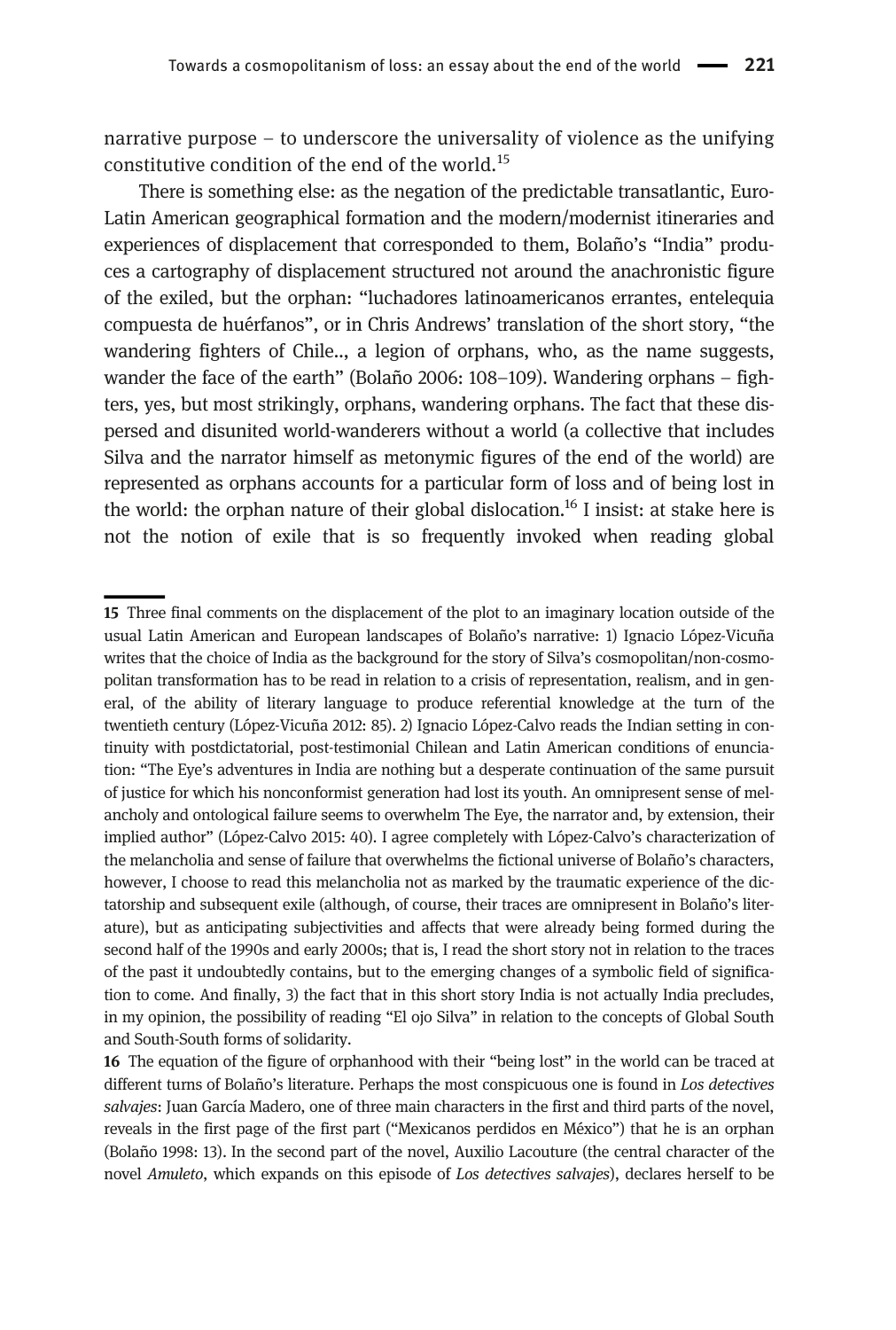displacements in Bolaño's literature. Or rather Bolaño's narrative, perhaps more than any other literary project of the 1990s (that is, more than Alberto Fuguet's and Sergio Gómez's McOndo for instance) signifies the transition away from a postdictatorial understanding of global displacements, from the figure of the exiled to that of the wandering orphan without a world, a transition inscribed in a necessary historical change in our hermeneutical relation to the world of Bolaño in 2018.<sup>17</sup> The signifying field of exile depended on the enduring presence of different imaginaries of home, even when the illusion of a possible homecoming was indefinitely postponed (Said 2000: 179, 181, 184–185). But in Bolaño's end of the world, the idea of home has vanished from the symbolic horizon, and the absence of an oikos that used to organize the economy of global displacements in the age of travel and of exilic diasporas (Van Den Abbeele 1991: xviii) is crucial to understanding the hopeless restlessness with which Bolaño's characters move from one place to another. Settling down, making a new home for themselves, is either inconceivable or taboo, and when characters like El Ojo Silva believe themselves to be safe and at home, Bolaño's poetic structure punishes with devastating consequences.18 As opposed to exile, orphanhood is not a reversible condition, and the

the mother of Mexican poetry, in charge of all the orphaned poets that live in the margins of the city. Finally, there are many figurations of this in every single part of 2666.

<sup>17</sup> In essays, journalistic pieces, novels and short stories, Bolaño has written extensively on exile and literature both in general and autobiographical terms. He oscillates between two positions. On the one hand, he writes about abstract and markedly aesthetic understandings of exile: he refers to it as literature *tout court*, and as the truth of literature, because for him the writer's homeland is his library ("Literatura y exilio" and "Exilios"), often stressing the impossibility of a return or of homecoming ("Fragmentos de un regreso al país natal", "El pasillo sin salida aparente", and "Una proposición modesta"). On the other hand, when he writes about his own experience and his contacts with other émigrés, he adopts a caustic tone, and discards exile as a notion that might hold a hint of aesthetic potential: "yo no creo en el exilio, sobre todo no creo en el exilio cuando esta palabra va junto a la palabra literatura" from "Literatura y exilio" (Bolaño 2004b: 40); and "por el aire de Europa suena una cantinela y es la cantinela del dolor de los exiliados, una música hecha de quejas y lamentaciones y una nostalgia difícilmente inteligible. ¿Se puede tener nostalgia por la tierra en la que uno estuvo a punto de morir? ¿Se puede tener nostalgia de la pobreza, de la intolerancia, de la prepotencia, de la injusticia?" (Bolaño 2004b: 43). What is clear in all of this essays, articles and marginalia is that he does not consider the experience of exile an adequate hermeneutic frame for his narrative.

<sup>18</sup> In "'El Ojo Silva' de Roberto Bolaño, o la ética arraigada de un cosmopolita", María Luisa Fischer also discards the notion of exile as a framework in which to read global displacement in Bolaño because "implica el deseo de retorno a una patria o un lugar de origen, lo que está por completo ausente en el diseño y sentido de sus relatos" (Fischer 2013: 41). I agree with her doing away with the category of exile, but I fail to see characters defined by their belonging (which she calls "arraigo"), or desiring a return to their origins (they are way smarter and more cynical than that), home even if it is structurally lacking in the narrative.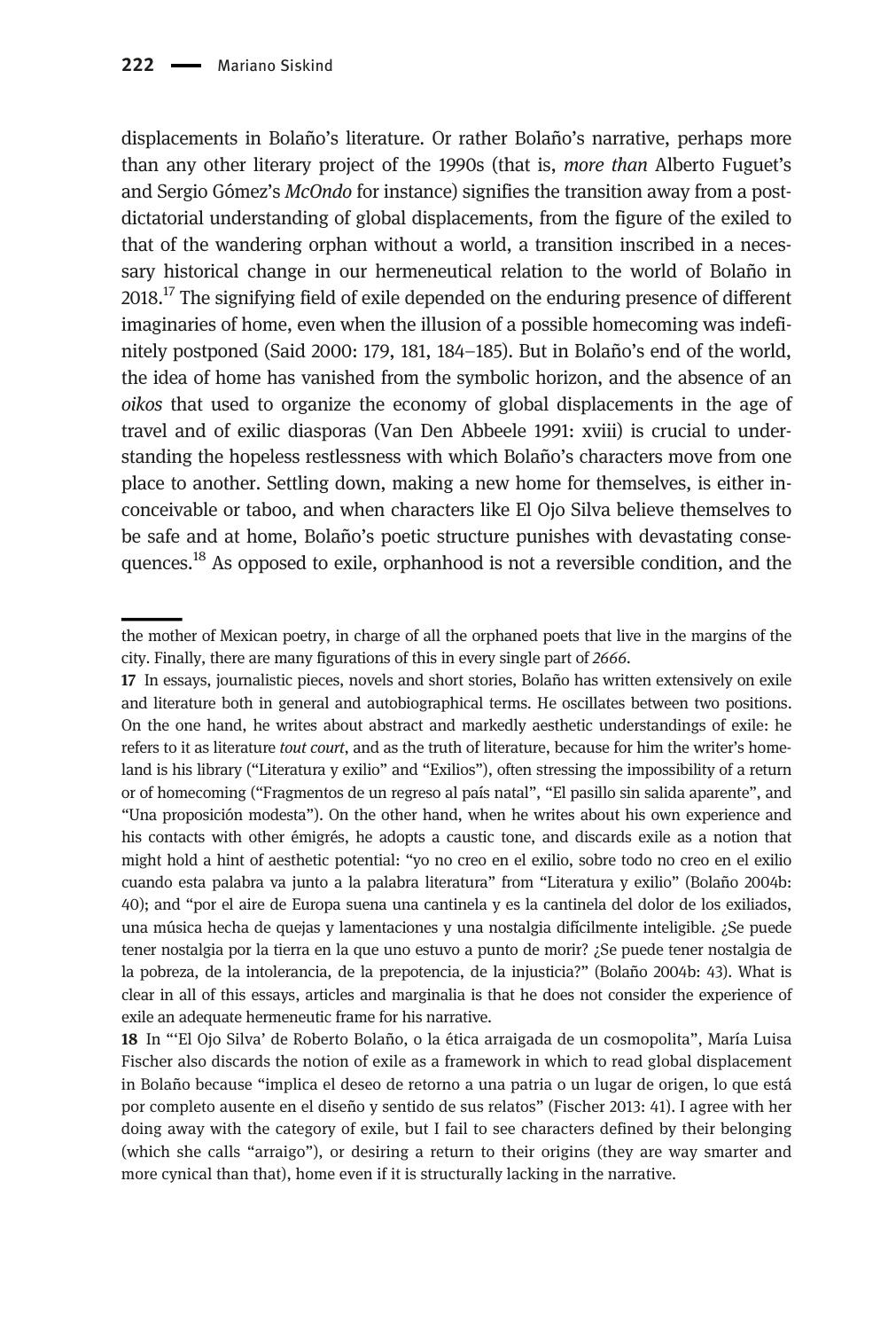dispossession of the symbolic inscription that a father/mother or a home may have given the orphan, turns him/her (together with other subjective figures marked by loss like the homeless, the refugee and the mourner) into effective catachrestic figures of the end of the world.<sup>19</sup>

These subjectivities – paradoxically defined by the experience of what was lost, what is ruined and impossible to repair or to reaffirm, and therefore, tragically unable to reinscribe themselves, to *hacer pie –* are fundamental for a conceptualization of a cosmopolitanism of loss incapable of positing itself against the backdrop of positive universal demands. As a result of the historical closure of the possibility of acting in correspondence with the presupposition of a universal ethical debt which is constitutive of the Kantian subject, Bolaño's characters are failed, abject, blind cosmopolitans, and their cosmopolitan orphanhood makes them subjects of a universal form of disbelonging which renders visible the generalized condition of the end of the world. Neither particular nor universal, their non-universality is actualized in the impossibility of acting in the name of justice anywhere. In "El Ojo Silva", the failure of cosmopolitanism is fully visible when Silva rescues the youngest child who is about to be castrated:

pudo ver los instrumentos quirúrgicos con que el niño iba a ser castrado aquella madrugada o la siguiente, en cualquier caso el niño había llegado, pudo entender, aquel mismo día al templo o al burdel, una medida preventiva, una medida higiénica, y había comido bien, como si ya encarnara al dios, aunque lo que el Ojo vio fue un niño que lloraba medio dormido y medio despierto, y también vio la mirada medio divertida y medio aterrorizada del niño castrado que no se despegaba de su lado. (Bolaño 2001: 21–22)

The sight of the youngest child about to be sacrificed in a religious ritual shakes him up, the imminence of violence, the violence he himself cannot escape is about to befall the child; he recognizes something familiar in the scene; he is interpellated and is moved to act, driven not by a preconceived plan but by a willful, eminently moral, demand for justice: "en mi interior lo único que hacía era maquinar. No un plan, no una forma vaga de justicia, sino una voluntad

<sup>19</sup> Carlos M. Amador's points in this direction in his book Ethics and Literature in Chile, Argentina and Paraguay, 1970–2000. From the Singular to the Specific, in which he opposes two mechanisms of national or communal subjectification and exclusion: structural, relational specificity (historical, local/global) and singularity or immanent, substantial expression/existence that excludes difference "by the imposition of a positively marked differentiation from all" (Amador 2016: 147– 148). In the final chapter, titled "Roberto Bolaño's Specific Exiles", he sees Bolaño's writing as the production of the specific through his understanding of "literature and reading as a global system of displacements" (2016: 148), and Bolaño's nomadic travellers as "a way out of the trap of the singular that is part of the exile's desire for home" (2016: 148–149).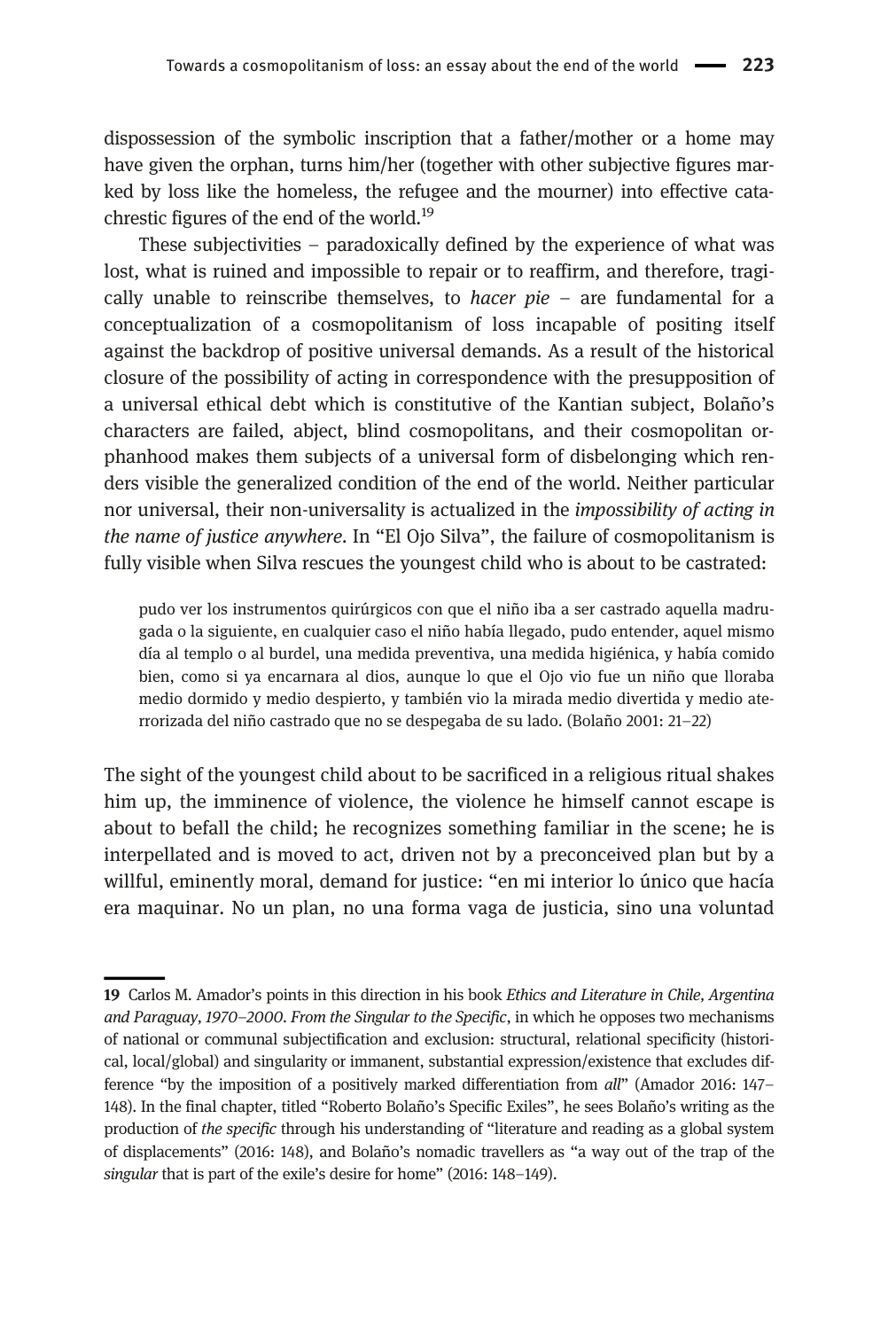[...] el Ojo intentó sin gran convicción el diálogo, el soborno, la amenaza. Lo único cierto es que hubo violencia y poco después dejó atrás las calles de aquel barrio como si estuviera soñando y transpirando a mares" (Bolaño 2001: 21–22). And they escape, all three of them: "El resto, más que una historia o un argumento, es un itinerario" (Bolaño 2001: 22). El Ojo Silva takes the kids as far as he can, first to his hotel where he packs a suitcase, they take a taxi to the nearest town where they get on a bus, and then another bus, and then a train, and yet another bus, and another a taxi. They hitchhike until they finally get to a small, poor village whose name and location Silva (again) does not know, "una aldea en alguna parte de la India" (Bolaño 2001: 23), where they rent a house, and decide to settle down, to rest, and to live as a family. It appears that Silva has broken the spell, that he has found a way out of the violence he cannot escape. He has rescued the children and given them a place in the world. And he saves them in the most Kantian of manners: in the name of universal, morally inflected justice, but also in the name of love – the kind of love that lies at the center of a particularly Christian, gendered notion of cosmopolitan piety. Indeed, there is a crucial supplement that I have yet to include in my analysis of his redemptive rescue mission. If El Ojo Silva shares with the children their orphanhood, in order to save them, he becomes their mother, or rather, a mother: "Y entonces el Ojo se convirtió en otra cosa, aunque la palabra que él empleó no fue 'otra cosa' sino 'madre'. Dijo madre y suspiró. Por fin. Madre" (Bolaño 2001: 22).

As a cosmopolitan orphan, when he becomes identical with his self-assigned role of maternal savior, Silva acts in the name of universal justice and love, saving the children from ritualistic mutilation and sexual exploitation, redeeming and delivering them from their subaltern sexual commodification, and in the process, rescues himself from the historical and metaphysical violence that has condemned him to homelessness, traumatic wandering and displaced orphanhood. Aside from its Christian overtones, this role is most clearly a gendered enactment of a restorative notion of cosmopolitanism; the egregiously conventional figure of the mother defined by her home-like womb restitutes love and justice in the form of cosmopolitan reparation for Silva, the children and all the dislocated, homeless orphans scarred by the experience of the impossibility of dwelling. Had this been the ending of the short-story, Bolaño's cosmopolitanism would be squarely Kantian, fueron felices y comieron perdices. Of course, this being a Bolaño narrative, this form of restorative, repairing cosmopolitan universality (as well as the idealization of the figure of the mother) is doomed from the beginning. The closing pages of the text will return Silva and the children to the bleak, violent world they cannot escape.

After Silva and the children settle in the unnamed village (that reduplicates the negation of known and particular geographies that I discussed earlier in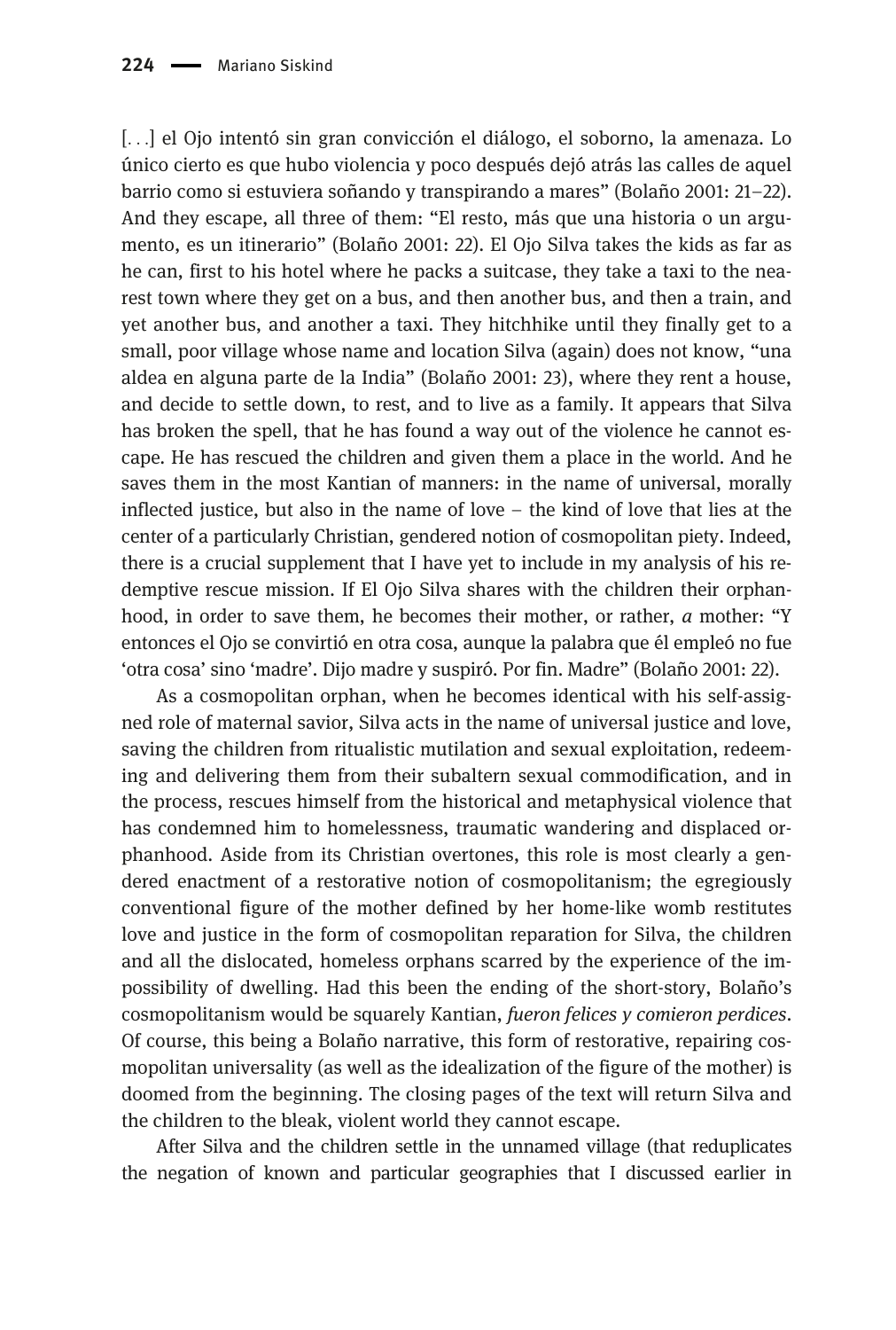relation to the signifier "India"), they live a brief but intense pastoral bliss: El Ojo becomes a farmer, and he teaches English and math to his sons and other kids in the village; the three of them are happy, the kids play with friends all day and manage to bring food home for Silva to cook, "A veces los veía detener los juegos y caminar por el campo como si de pronto se hubieran vuelto sonámbulos. Los llamaba a gritos. A veces los niños fingían no oírlo y seguían caminando hasta perderse. Otras veces volvían la cabeza y le sonreían" (Bolaño 2001: 23).

But this apparently joyous, repaired and self-reconciled existence ends suddenly when the children die. The short-story does not explain how they die, or prepare the reader for their death. They just die – suddenly, in two lines, as if they were meant to die and the short-story summarily forces the fulfillment of their destiny: "Después llegó la enfermedad a la aldea y los niños murieron. Yo también quería morirme, dijo el Ojo, pero no tuve esa suerte" (Bolaño 2001: 24). I do not know a reader of this short story who was not shocked when he or she reached this anti-climactic sentence recounting the children's swift, arbitrary death soon after being freed from sexual slavery and having their life extended. We do not know whether this is the way El Ojo Silva related this tragic turn of events to the narrator, or whether it was the narrator who decided to tell it in this succinct, shocking manner, devoid of any affect whatsoever, to the point at which one does not know whether he suffers from a psychopathic form of detachment. Or perhaps the formalist gesture of this alarming, straightforward, factual and exceptional sentence ('Then the disease came to the village and the boys died.') is a punctum of sorts that concentrates the reader's ethico-aesthetic attention on the signifying limits of language under traumatic conditions of loss. In The body in pain, Elaine Scarry explains that for those in pain the world cease to exist: "The presence of pain is the absence of world... Intense pain is also language-destroying: as the content of one's world disintegrates, so the content of one's language disintegrates; as the self disintegrates, so that which would express and project the self is robbed of its source and its subject" (Scarry 1985: 35). If the end of the world is the world-historical condition of enunciation of the entire short story (and, I would argue, of Bolaño's literature at large), the unspeakable pain of the children's unexpected death breaks down Silva's world and displaces the linguistic possibility of, perhaps, accounting for its undoing, a dislocation that is reduplicated every time the story of their sudden passing is told by Silva and retold by the narrator. Because pain (physical or otherwise) is the experience of subjective dislocation that binds together Silva and the narrator in the end of the world; they share pain, overdetermined, structural pain that they experience all over again every time they are faced with particular, contingent painful circumstances; they share pain and the experience of losing the world, because those who lost the world are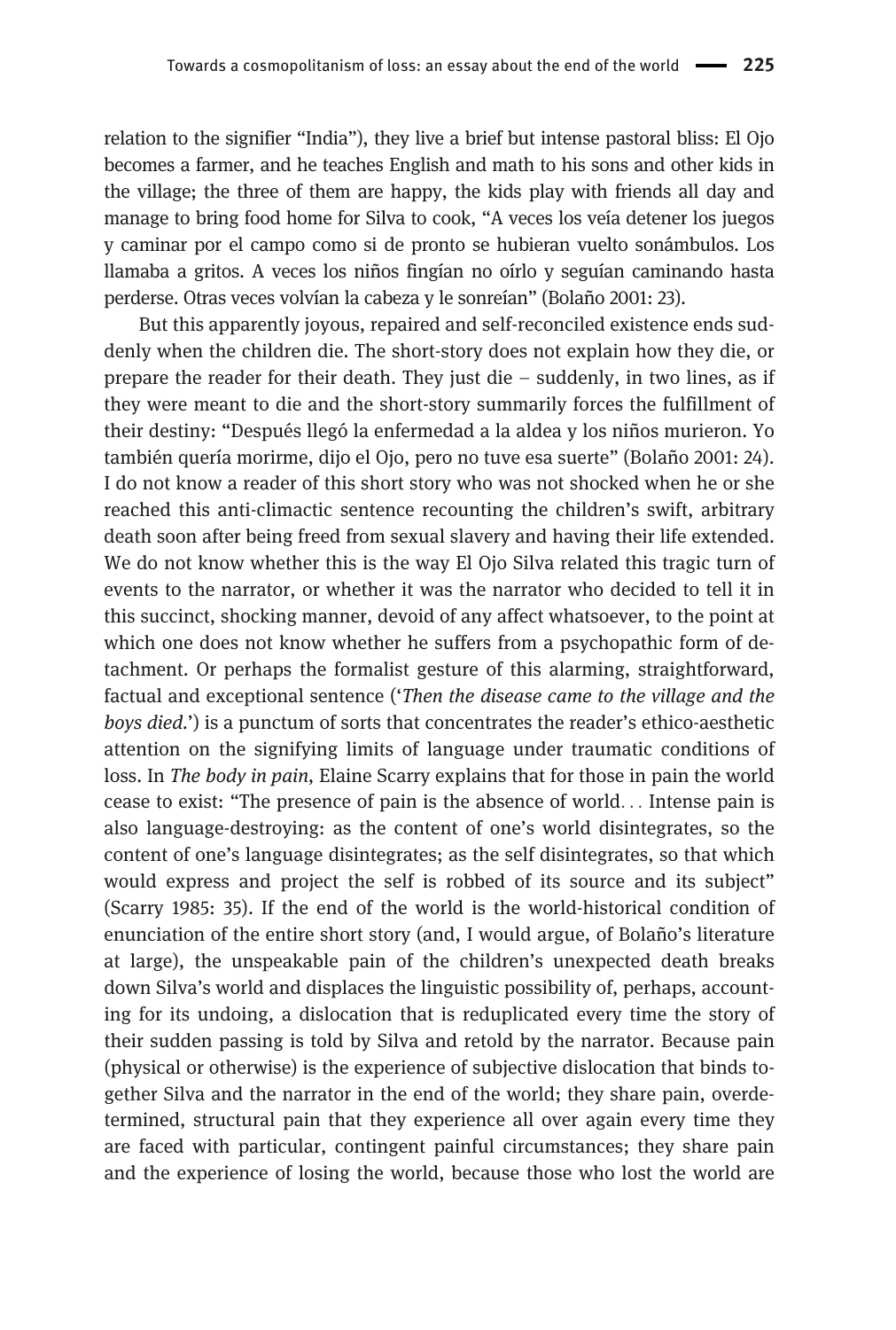together in loss, they are lost together.<sup>20</sup> And that is how the short story ends, with El Ojo Silva crying inconsolably:

Aquella noche, cuando volvió a su hotel, sin poder dejar de llorar por sus hijos muertos, por los niños castrados que él no había conocido, por su juventud perdida, por todos los jóvenes que ya no eran jóvenes y por los jóvenes que murieron jóvenes, por los que lucharon por Salvador Allende y por los que tuvieron miedo de luchar por Salvador Allende, llamó a su amigo francés, que ahora vivía con un antiguo levantador de pesas búlgaro, y le pidió que le enviara un billete de avión y algo de dinero para pagar el hotel. Y su amigo francés le dijo que sí, que por supuesto, que lo haría de inmediato, y también le dijo ¿qué es ese ruido?, ¿estás llorando?, y el Ojo dijo que sí, que no podía dejar de llorar, que no sabía qué le pasaba, que llevaba horas llorando. Y su amigo francés le dijo que se calmara. Y El Ojo se rió sin dejar de llorar y dijo que eso haría y colgó el teléfono. Y luego siguió llorando sin parar. (Bolaño 2001: 25)

Cosmopolitan agency reduced to tears, to a sorrowful weeping about what is lost and cannot be redeemed, restituted or repaired. Silva does not cry only about the tragic and sudden death of the children, or about his being lost God-knows-where in need of rescue (from his friend in Paris, by anybody); he cries and cannot stop crying because the death of the children rendered visible the end of the world as a structural condition, because he cannot be saved even if his friend sends him the ticket to fly back to Europe – no one can be saved because violence is inescapable.<sup>21</sup> The non-

<sup>20</sup> In this sense, I couldn't agree more with Juan E. De Castro when he points out that Bolaño's "novels imply that we have always been living in a post-catastrophic moonscape [...] His work is the perfect expression of our time when we have discovered that we are living after the catastrophe but cannot imagine a way out" (De Castro 2017: 76). Similarly, Edmundo Paz Soldán identifies an apocalyptic aesthetic or ethics of the representation of horror and violence in Bolaño, particularly in novels like *Estrella distante* and *Nocturno de Chile* and links it to a very specific geocultural postdictatorial South American determination of Bolaño's novels: "el imaginario apocalíptico el único que hace justicia a la América Latina de los años setenta" (Paz Soldán 2008: 13). However, in a second movement, Paz Soldán admits that the originality and interest of 2666 resides precisely in the fact that "La parte de los crímenes" "generaliza al siglo XX, al mundo, a la condición humana" (Paz Soldán 2008: 18) this localized, South American apocalyptic ethics of representation.

<sup>21</sup> In his essay "Dimensiones de una escritura horroris/zada" (2015), Benjamin Loy has lucidly analyzed the abundance of crying and laughing in Bolaño's literature as a function of the crisis of language and its failure to signify, and as the characters' loss of control over their own bodies, that is, as the death of the subject's sovereignty. Also see Ignacio Echevarría, who has famously characterized Bolaño's writing as "una épica de la tristeza", a notion he sees at work with particular intensity in "El Ojo Silva" and the never-ending crying that closes the short story: "como si en ese llanto se escondiera el enigma de [la] belleza inexplicable y de [la] desesperación [de su escritura]" (Echevarría 2002: 194).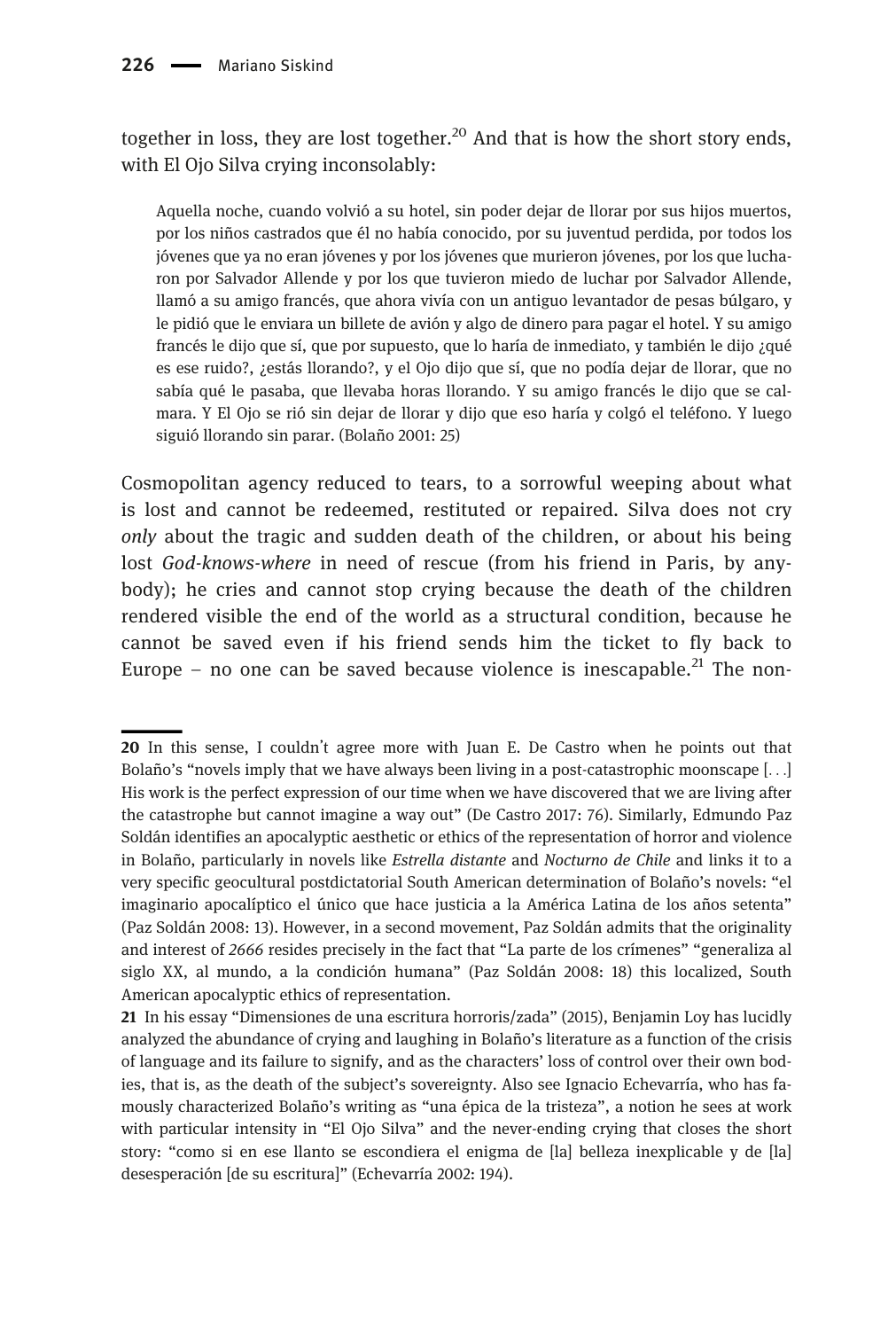cosmopolitan concept in the title to this essay, precisely, tries to name this universalization of loss that is constitutive of the experience of the displacement of refugees, migrants, the homeless and the errant orphans for whom there no longer is a world underfoot and who can only afford to dwell in the time and place of their own dislocation.

### Postscript

One of the purposes of this essay is to wrestle with some of the following questions: what is the place of literature and the arts within the discursive field that symbolizes the experience of the end of the world today? Is there something, anything at all, that literature and the arts, along with those of us who care about them, who dedicate a significant part of our lives to thinking through them, to teaching them, and who generally feel at home with them can do to disrupt the contemporary structural condition that I am calling the end of the world? Are our discursive practices and the symbolic surfaces we work with compatible with a transformative notion of political agency oriented by notions of universal justice and reparation, or by the will to alleviate the suffering of those who are harmed as the end of the world unfolds? What I am trying to ask (today, in November 2017, discouraged and immensely saddened by the state of suffering we see on a daily basis, nearby and far away) is whether there is something we can do about the end of the world other than offering the discursive spaces we inhabit (our pedagogical, critical and aesthetic practices) as sites of mourning.

To be perfectly clear, I am not asking about the legitimacy of engaging the end of the world politically, of inscribing ourselves within collective demands or mobilizations to dislocate it, or of representing in political terms the wide variety of imaginary and symbolic processes through which our subjectivation occurs. My questions are about the political specificity of our humanities-bound discursive practices, about the efficacy of literature and the arts, and about their dubious potential today to constitute themselves as effective sites of political resistance and contestation. I am asking about the incommensurable and frustrating gap that separates our aesthetic and critical tools from the task at hand. In the face of a proliferation of research and publication projects whose political horizon is defined by the narcissistic and self-affirming performance of an identitarian and moralistic political pretense, I am trying to address the disjuncture between aesthetics and politics that seems to be constitutive of the intellectual experience of the end of the world, and that our critical practices fail time and time again to mediate. That is, I am trying to interrogate a very real, overwhelming sense of political futility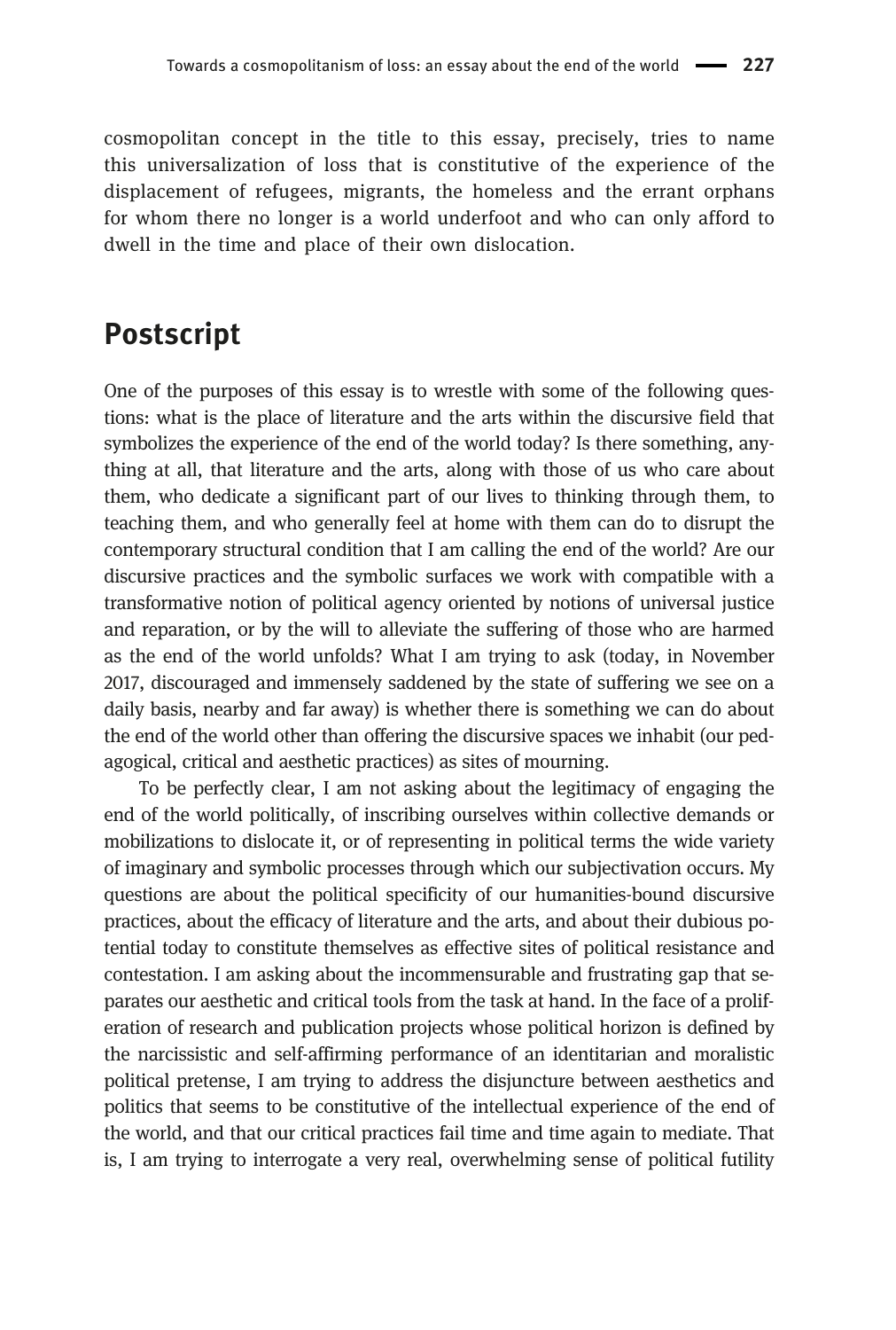that permeates the artistic and academic realms today. Of course, this does not mean we should not continue furthering the understanding of the social, cultural and aesthetic formations we study, and of the theoretical concepts that reveal overlooked dimensions in them, as well as set in motion new critical imaginaries that illuminate past, present and emerging modes of existence. And no one should underestimate the scholarly and pedagogical contributions of the humanities as a collective enterprise of interpretation, narration and conceptual creation, nor should anyone minimize their effects beyond the classroom or the page (whether paper or digital). But it would be good not to kid ourselves about their potential to be translated into political practices capable of disrupting the symbolic and material structures of the end of the world and the pervasive sense of loss it effects. I am not arguing in favor of depoliticizing our pedagogical and research agendas, not in the least; and nor am I denying the immanent political forces at work in our discursive fields, producing and undoing hegemonic consensuses. But the notion that we are effectively politicizing our shtick because of our materialist analytical frame – either because we visibilize marginalized cultural formations and subjectivities as well as the social relations that result in their exploitation, or because we engage in postcolonial or decolonial forms of epistemic disobedience (often organized around the recognition and reproduction of previously constituted culturalpolitical identities), or because of any other hermeneutic approach believed to be more or less immediately political – depends on an excessive and ostensibly voluntaristic self-representation of the role humanistic research and aesthetic sensibility have in public debates today. And so, we are faced with a wide variety of research and publishing agendas articulated around an implicit conviction that there is in fact something we can do to interrupt the end of the world; that there are ways to align our critical practices with a transformative conception of politics, that the kind of deliberate demarcation of a committed place of enunciation that was possible *then* is still possible *now*. Personally, today, in November 2017 (and who knows what is going to happen in 2020 or 2021 or 2037), I find it impossible to inhabit such a place of enunciation, even when it is argued with intelligent and sophisticated theoretical arguments displayed to try to sustain a belief in Messianic forms of justice meant to activate the political potential of the present understood as a "single catastrophe which keeps piling wreckage upon wreckage"<sup>22</sup> (Benjamin 2007: 257). I truly believe there is very little we can do with art and literature about the end of the world. And I know my argument is dreadfully

<sup>22</sup> In "'A la pinche modernidad': Literary form and the End of History in Roberto Bolaño's Los detectives salvajes" (2010), Emilio Sauri concludes his lucid reading of Bolaño's novel pointing to a passage where one of the novel's main characters summarizes the poetic enterprise of the real visceralistas group invoking the quote I just have brought up from Walter Benjamin's "Theses on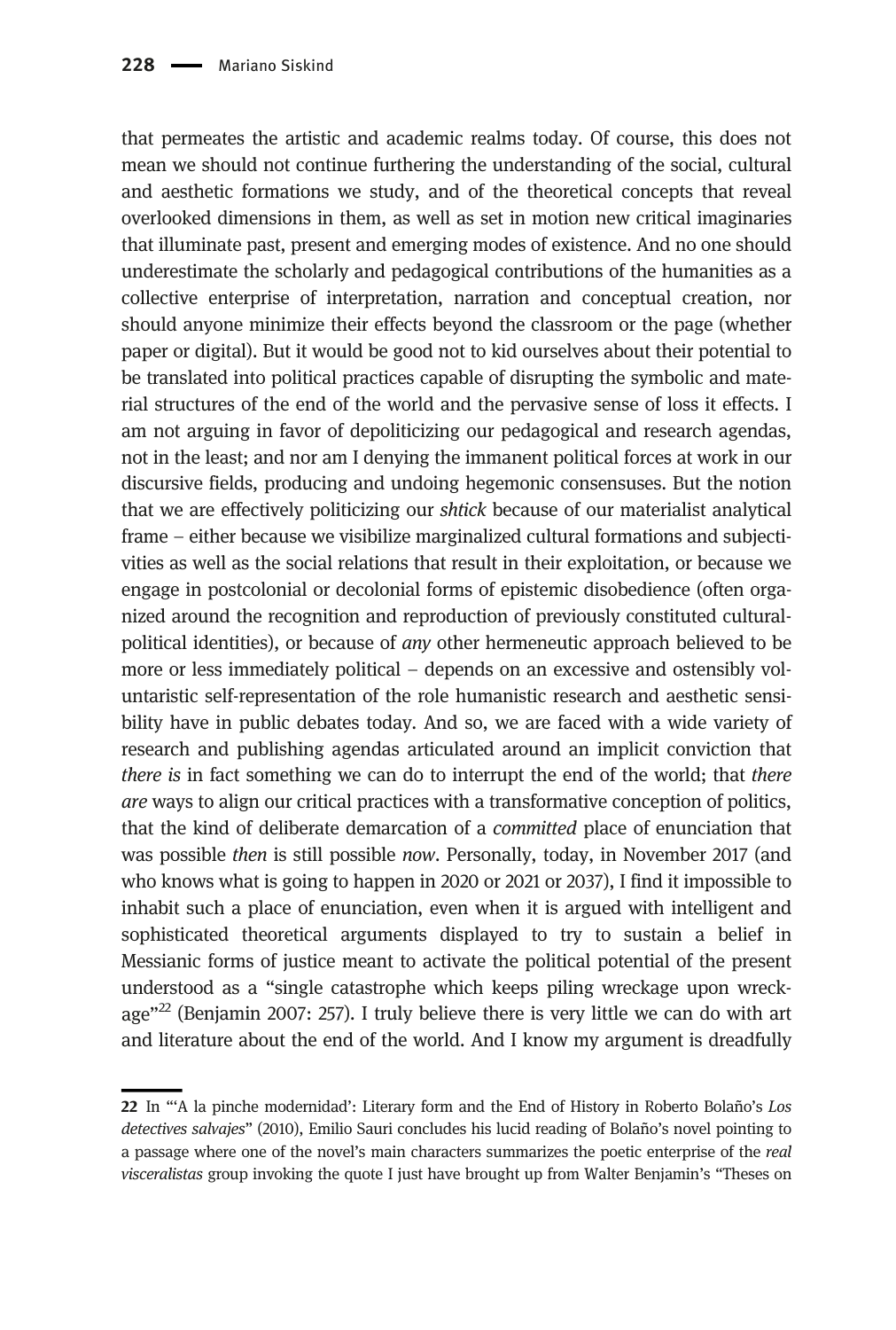pessimistic – I write this hesitantly, well aware of the internal contradiction I feel, and frightened by the possibility of finding tomorrow that the despair and hopelessness that my argument evinces has crystallized into a reactionary position of passive resignation. This generalized feeling of gloom and doom that saturates our relation to the present, this grief, and this woeful paralysis need to be recognized and worked through. We should stay with it, even when (or especially when) this experience of the end of the world cannot be easily politicized without resorting to old conceptions of the political that have already proven ineffective. To get back to the questions that open this postscript, I would like to suggest the possibility of considering literature and the arts (and the very specific kind of discursive attention we pay to them) as sites where we find ways to mourn the loss of the world, of the imaginary structure of an impossibly universal, emancipated community to come that we now know is lost forever; mourning without closure, that is, a melancholic kind of mourning which cannot withdraw the libido from the vanished object because losing the world (losing the very structure of political utopianism) is not the kind of loss that can be overcome.

In "Mourning and Melancholia" (1915–1917), Freud describes mourning as the process through which one accepts the loss of the loved object.<sup>23</sup> While his

the Philosophy of History". In a conversation with García Madero, Lima explains that "los actuales real visceralistas caminaban hacia atrás... De espaldas, mirando un punto pero alejándonos de él, en línea recta hacia lo desconocido" (Bolaño 1998: 17). Sauri explains that like just Benjamin's angel of history, Bolaño's visceral realists bear witness to modernity as catastrophe, "but while the messianism of the 'Theses on the Philosophy of History' could still envision a future capable of redeeming the past, Los detectives salvajes everywhere points to nothing more than the foreclosure of any possibility as such. Whereas the modernisms of both Benjamin and generations of Latin American writers and critics had previously conceived the literary as an opening onto the future, Bolaño's novel signals the end of this particular aesthetic ideology, if only to suggest that history must now be found beyond it" (Sauri 2010: 431). I see my argument advancing in the same direction as Sauri's conclusion: that Bolaño's novels thematize a catastrophe and an experience of loss (of the world, of the horizon of emancipation and redemption) that places literature más allá o más acá of the political, of the site we used to invest with different degrees of efficacy to disrupt and redirect the catastrophe and reimagine the future.

<sup>23</sup> There is an important tradition of literary criticism and theory that has interpreted cultural and aesthetic formations that engage in the labor of mourning, or that enable it (for recent particularly remarkable examples, see the works of Judith Butler, Wendy Brown, Jodi Dean, Rebecca Comay, Alessia Ricciardi, Laura Wittman, and Enzo Traversa, among many others). In Latin American criticism, there are many great examples. Perhaps the most important ones are Alberto Moreiras' Tercer espacio: literatura y duelo en América Latina, Idelber Avelar's The Untimely Present: Post-dictatorial Latin American Literature and the Task of Mourning, and Julio Premat's La dicha de Saturno. Escritura y melancolía en la obra de Juan José Saer. Moreiras's concept of mourning is constitutive of literature and writing in general because "la escritura es una forma de pagar una deuda de vida o consumar un duelo, y que por lo tanto la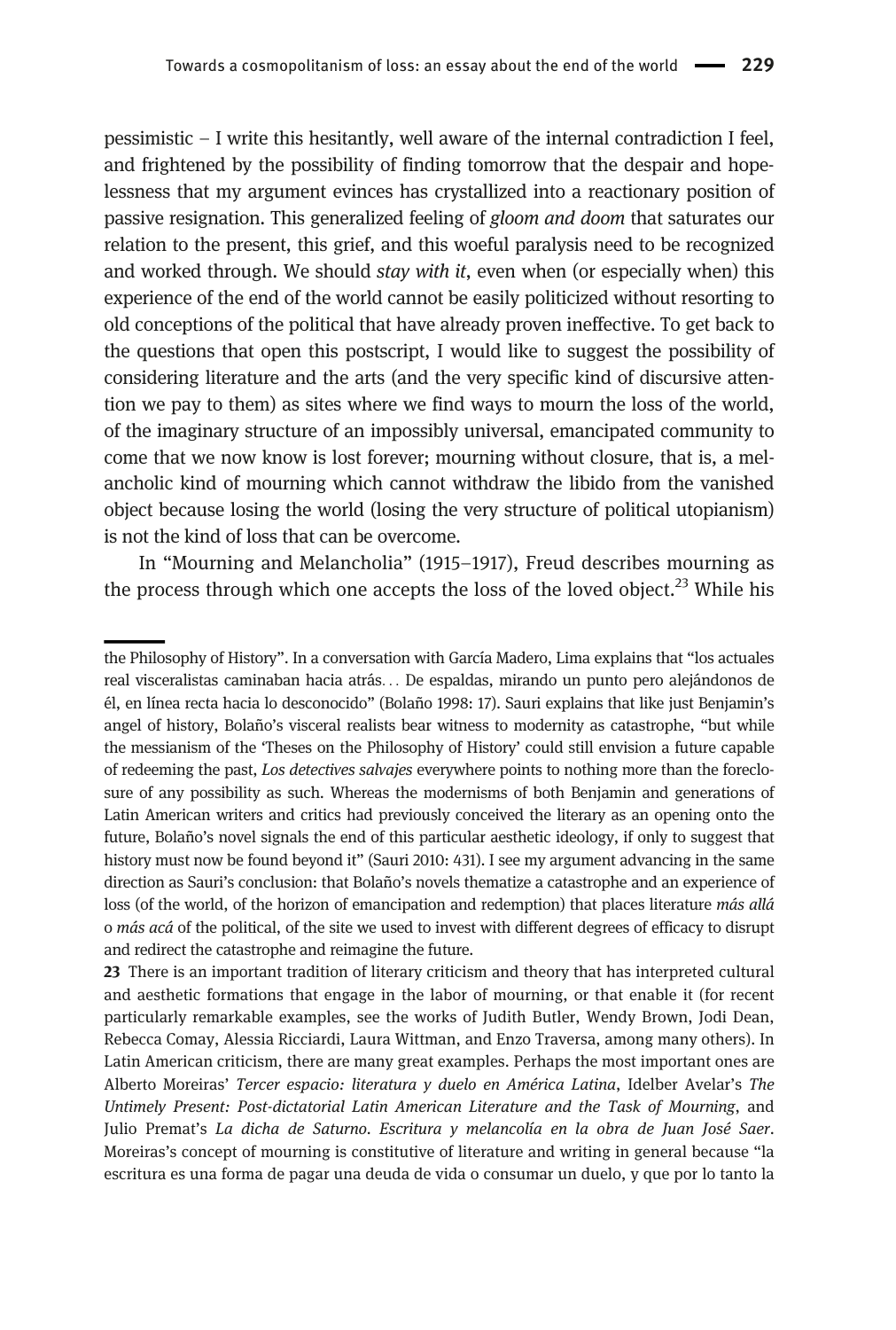characterization of the mourner shows excessive confidence in his/her ability to successfully labor through the transition from grief to an effective displacement of libido onto a new loved object, he defines the melancholic in purely negative terms as the flip-side of the successful mourner, incapable of grieving, an unredeemable narcissist who cannot escape the identification of the lost object with the moral and libidinal deficiencies of his/her own ego – melancholia as "an aberrant form of mourning" (Butler 1997: 167).<sup>24</sup> Freud admits to being puzzled by the nature of the melancholic's inhibition ("we cannot see what it is

escritura inscribe, antes que nada o después de todo, la problematicidad inacabable de una mímesis sin final, [...] [el] duelo por el objeto perdido ontologocéntrico mismo" (Moreiras 1999: 4, 12). Similarly, for Premat, literature is but the institutionalization of writing as an attempt to work through one's own mortality: "se escribe contra la muerte y dentro de un proceso de duelo y de elaboración de la muerte; o mejor dicho, sobre, desde y a pesar de la muerte, en una lógica paradójica que corresponde con lo inaprensible de este caso, noción o frontera" (Premat 2002: 44). Avelar's use of Freud's concepts is deliberately historical; in the context of his argument mourning and melancholia conceptualize the ways in which Argentine, Brazilian and Chilean novelists have dealt during the 1980s with a traumatic nature of their immediate past, at the same time, denouncing the impossibility of successfully letting go of the past in order to join in the euphoria of neoliberal capital, and the inscription of a tension in the present between a restitutive form of remembrance and a Nietzschean active forgetfulness that opens a horizon of contingent and undefined futurity. My argument in this postscript is, obviously, greatly indebted to the argument of Avelar's book.

<sup>24</sup> Freud is certainly unfair towards the melancholic when he qualifies the nature of his/her loss as merely ideal, confused about the identity of a loss inscribed in the realm of the unconscious, as opposed to the real, absolute loss of the mourner who has managed to symbolize it (Freud 1957 [1917]: 245). In an essay on Bolaño's Estrella distante and La literatura nazi en América, Gareth Williams sees (following Freud's negative/binaristic definition of melancholia) Bolaño's narrative trapped in a melancholic paralysis that forecloses the possibility of proposing a different kind of politics, an other politics, and instead is stuck with a Schmittean partition of the social field that reduces the political to the mirror image of the trenches of friend and enemy. After reading Williams' essay several times, it is difficult to have a clear sense of the name and features of the kind of deconstructive, non-melancholic politics that Bolaño's Schmittean notion of the political forestalls, except when he writes at the very end of the essay that "for there to be freedom he [Bolaño] would have had to engage actively in the narrative deconstruction of the inherited trenches and fortifications of the friend/enemy divide, rather than recurring to tis melancholic reassembly time and time again" (Williams 2009: 139). Even though I agree with Williams when he sees Bolaño's characters immersed in melancholia, the mournful-melancholic subjectivity of Silva, the narrator and the "legion of wandering orphans" is of a different sort than that produced by a Schmittean politics of the friend/enemy divide. What is at stake in my reading of "El Ojo Silva" (and I believe that is the case as well of Los detectives salvajes and 2666) is the impossibility of a political way out of the end of the world, nothing can save the characters from the experience of the end of the world (including politics of course, Schmitt or no Schmitt).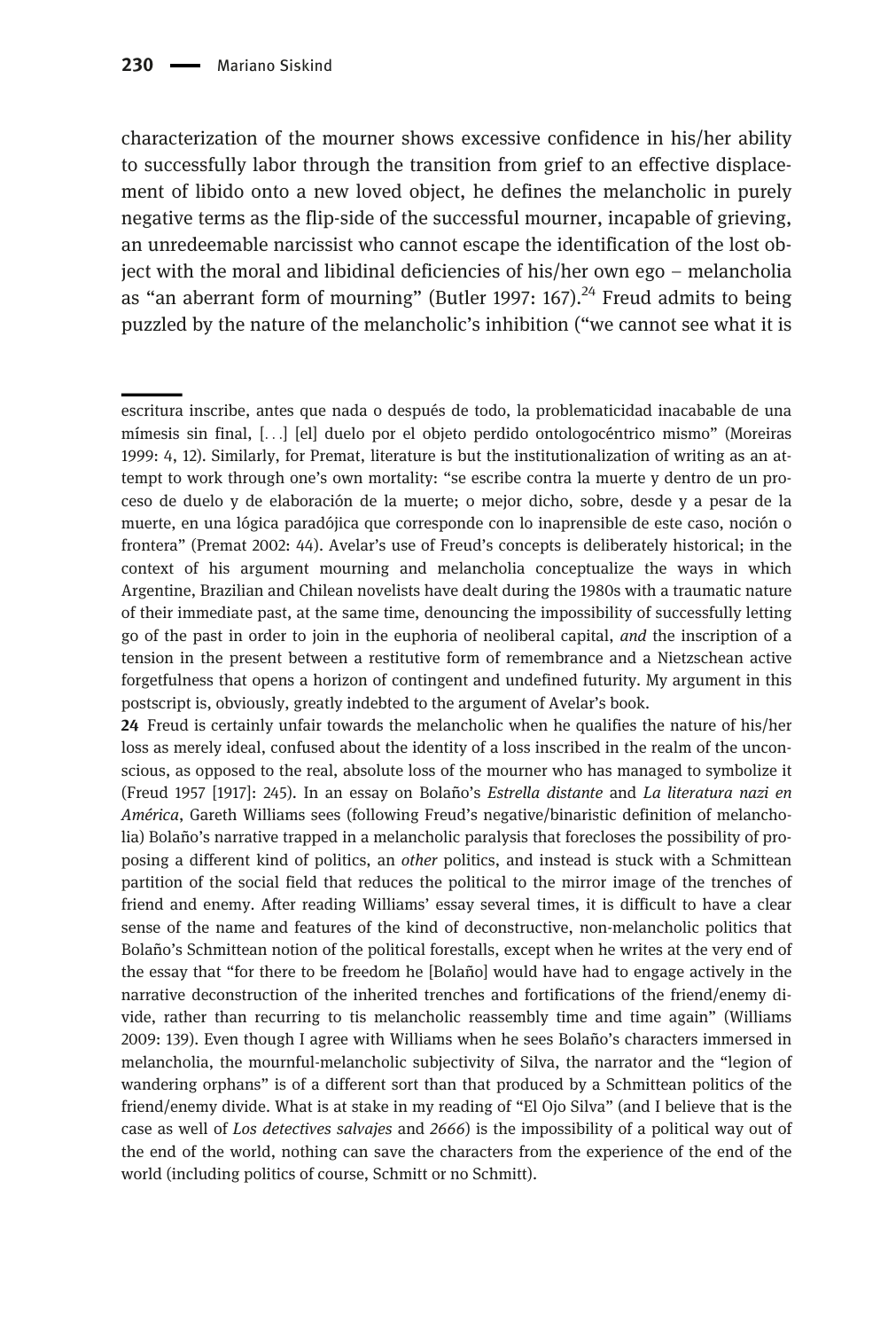that is absorbing him so entirely"), and explains that as a result he/she suffers "an extraordinary diminution in his self regard, an impoverishment of his ego on a grand scale. In mourning it is the world which has become poor and empty; in melancholia it is the ego itself" (Freud 1957 [1917]: 245). So, in relation to my argument about the present moment being defined by an experience of having lost the world, and about the ways in which art and literature work through that experience, it is notable that the most interesting contemporary less-than-cosmopolitan art and literature – and Bolaño's narratives in particular – inhabit the gap between and within mourning's impoverished world, and melancholia's melée in which loss of world and of self-esteem are muddled together. Beyond the need to consider the specificity of these concepts in clinical contexts, and the historical differences between 1917 and 2017, it is apparent that we must come up with new, less binary conceptualizations of mourning and melancholia.<sup>25</sup> We need a concept of mourning that helps us stay with our loss when there is no promise of resolution, or safe passage to a purportedly self-reconciled, post-traumatic place where our libidnal reinvestment is supposed to reinstitute the world. And we need a notso-melancholic concept of melancholia that acknowledges the traumatic sadness that mourning paradoxically represses when rushing forward towards the goalline of detachment from the lost object to redistribute libido and move on. Melancholia as the internal boundary renders impossible the closure mourning is after exposing mourning-as-such (or mournful closure) as a willful form of false consciousness. But if melancholia foregrounds the fact that loss is insurmountable (as well as a certain confusion and ambivalence about what exactly has been lost), mourning is the force that demands us to work through it, to avoid surrendering, because as Derrida writes in Specters of Marx, the work of mourning is "not one kind of work among others. It is work itself, work in general, the trait by means of which one ought perhaps to reconsider the very concept of production" (Derrida 1994: 97). So, yes, mourning and also melancholia – in spite of Freud's hierarchical organization of his definition of each of the concepts. My point is that, fundamental as the concept and labor of mourning are, melancholia should not be put down and pathologized to the extent that it is by Freud. To understand our place of enunciation in the context of the end of the world, we need them

<sup>25</sup> To be perfectly clear, Freud's binaristic, brusque differentiation of melancholia as the pathologic underside of the painful but ultimately successful labor of mourning might be correct and productive in clinical contexts – after all, depression is real and has to be effectively diagnosed and treated. My proposal for a less binaristic account of mourning and melancholia is for our poststructuralist humanities inquiries, which are informed, to a large extent by the double dimension and tension of psychoanalytic writing, between clinical reflection and speculative thought, inaugurated by Freud himself.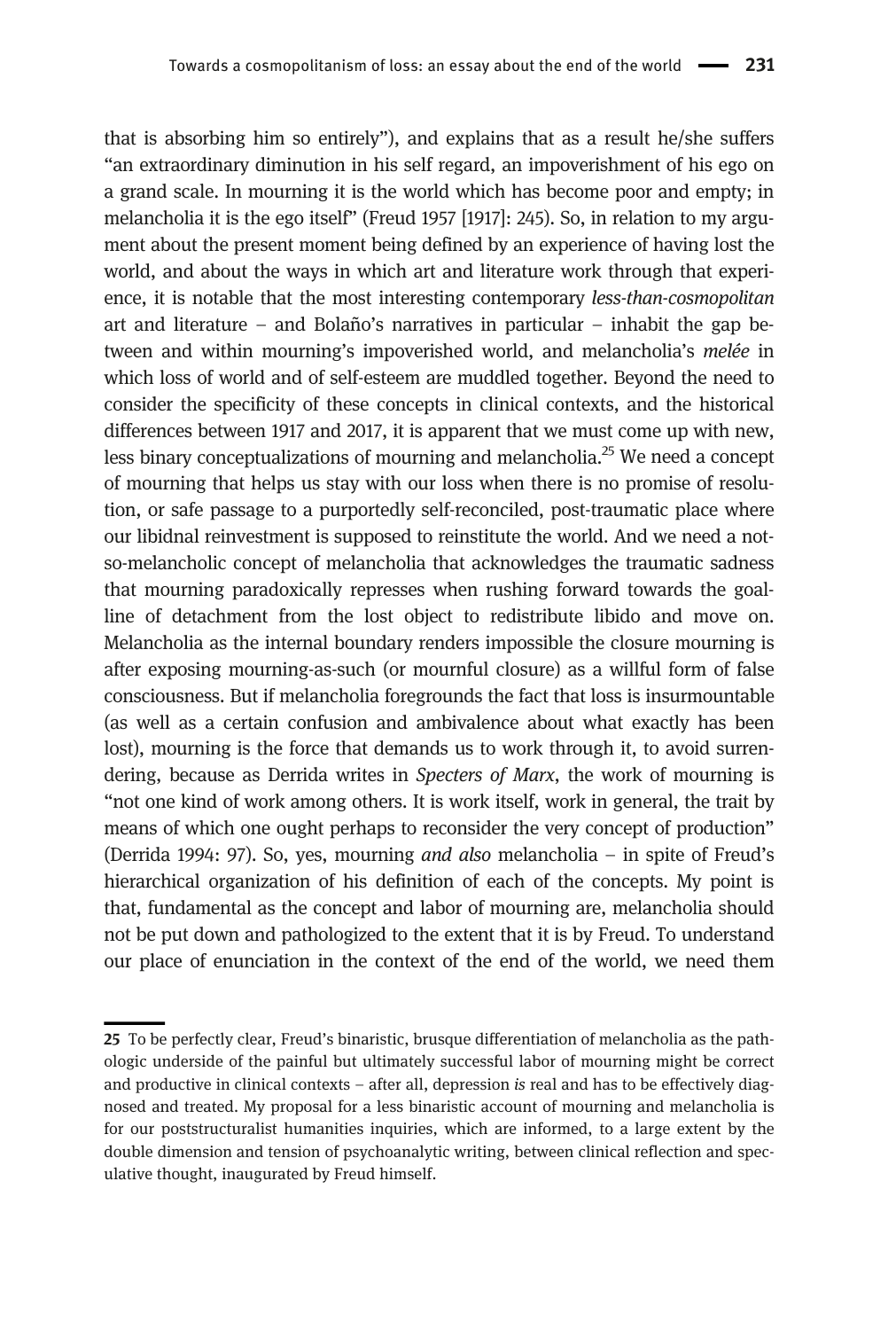both, and we need to leave behind the binary, anti-dialectical logic of Freud's foundational essay. Because an understanding of mourning less confident in its ability to get us over loss, together with a not-so-melancholic notion of melancholia may allow us to see how the decision to  $stay$  with it, to be utterly depressed with what goes on in the world today, to deliberately decelerate normatively disciplinary or immediately political responses to this generalized experience of crisis might in fact open the possibility (maybe, maybe not) of differently politicizing the mournful melancholic relation that binds us to the ruins of the world we lost and everything that is gone with it.

At the same time as we mobilize (in spite of our doubts about the efficacy of our public demonstrations) against the most flagrant contemporary forms of abuse, exploitation and dehumanization, and in support of heroic lawyers, physicians, social workers, grassroots organizers and others who rush to shores and borders to help out migrants arriving in poor health, separated from their children, being inhumanely detained or thrown into concentration camps, as humanists (qua humanists), we should also clear up space for melancholic engagements with the end of the world – we should think through the shadows that haunt the failure and impossibility of radical projects of universal justice and inclusion by making room in our humanistic discourses for less-than-cosmopolitan, melancholic stances. Because perhaps our particular responsibility as humanists is to insist to audiences within and outside the humanities that we ought to be depressed (and even paralyzed) about what goes on; that before attempting to get over it by politicizing and instrumentalizing our pain, our outrage and our tears, a mournful melancholic engagement with the end of the world might be the only way to fully absorb, to really take in, the gravity and scale of hurt that surrounds us, and hopefully affect the political subjectivation we engage in next. Hopefully, but who knows.

And this is where texts like Bolaño's "El Ojo Silva" come to our aid. Just like dreams, the literature and the arts we need displace the unbearable sense of loss and the inescapable violence that define our present, and provide us with a surface where we may try to articulate, in the idiosyncratic syntax of our critical desires, the urgency of confronting an end of the world that might just never end.

## Works cited

Amador, Carlos M. (2016): Ethics and Literature in Chile, Argentina, and Paraguay, 1970–2000. From the Singular to the Specific. New York: Palgrave MacMillan.

Avelar, Idelber (1999): The Untimely Present. Postdictatorial Latin American Fiction and the Task of Mourning. Durham: Duke University Press.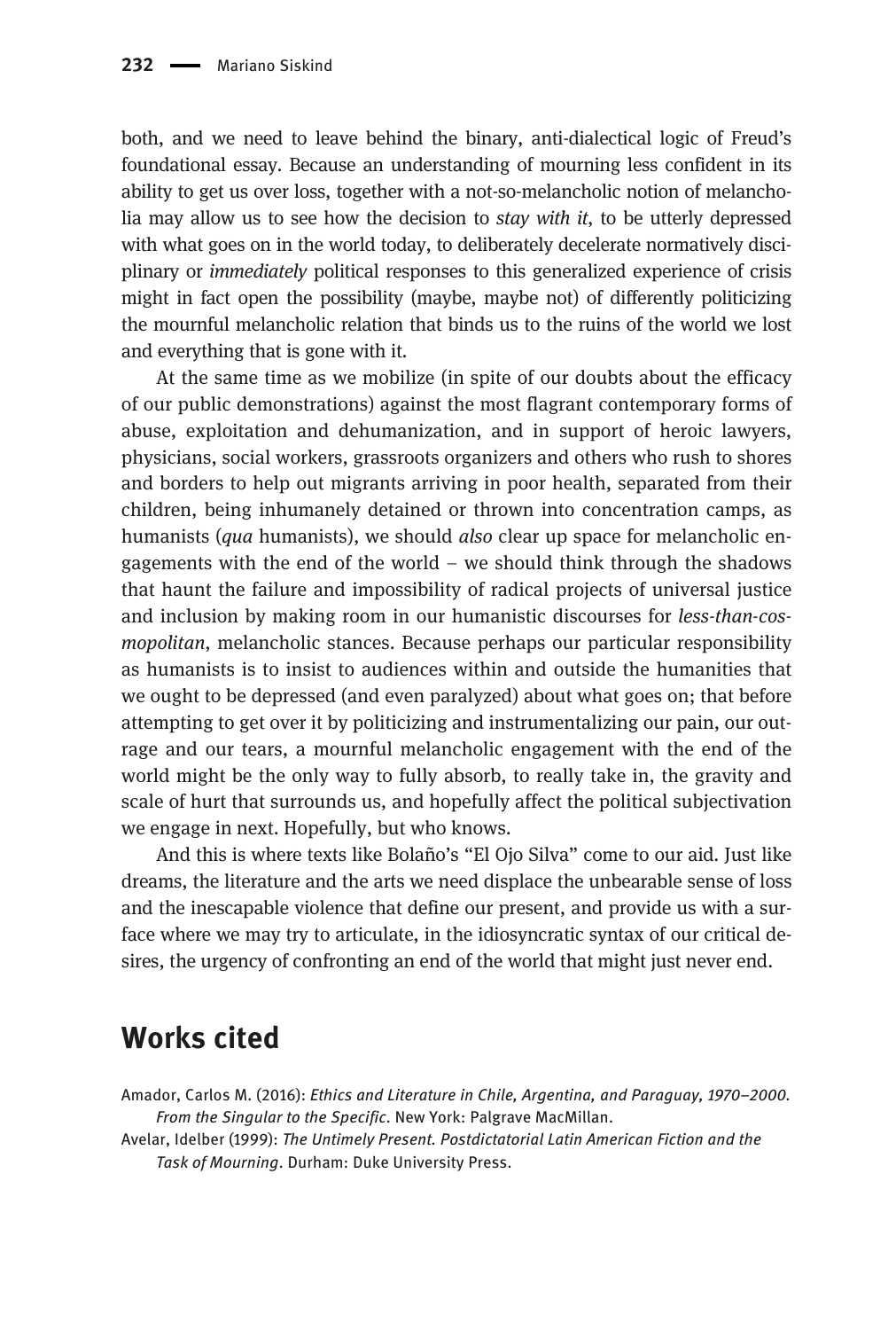Benjamin, Walter (2007): "Theses on the Philosophy of History". In: Arendt, Hannah (ed.): Illuminations. New York: Schocken Books, pp. 253–264.

- Bishop, Elizabeth (2008): "One art". In: Geography III. New York: Farrar, Straus & Giroux, p. 3. Bolaño, Roberto (2006): "Mauricio 'The Eye' Silva". In: Last Evenings on Earth. Trans. Chris
- Andrews. New York: New Directions, pp. 106–120.

Bolaño, Roberto (2004a): 2666. Barcelona: Anagrama.

- Bolaño, Roberto (2004b): "Literatura y exilio", "Exilios", "Fragmentos de un regreso al país natal", "El pasillo sin salida aparente", "Una propuesta modesta". In: Echevarría, Ignacio (ed.): Entre paréntesis. Barcelona: Anagrama.
- Bolaño, Roberto (2002): "Discurso de Caracas". In: La escritura como tauromaquia. Ed. Celina Manzoni. Buenos Aires: Corregidor, pp. 207–216.
- Bolaño, Roberto (2001): "El ojo Silva". In: Putas Asesinas. Barcelona: Anagrama, pp. 11–25. Bolaño, Roberto (1999): Amuleto. Barcelona: Anagrama.
- Bolaño, Roberto (1998): Los detectives salvajes. Barcelona: Anagrama.
- Borges, Jorge Luis (1973): "Poema conjetural". In: Obras Completas. Buenos Aires: Emece, p. 858.
- Butler, Judith (1997): "Psychic Inceptions. Melancholy, Ambivalence, Rage". In: The Psychic Life of Power. Theories in Subjection. Palo Alto: Stanford University Press, pp. 167–200.
- Cheah, Pheng (2016): What is a World? On Postcolonial Literature as World Literature. Durham: Duke University Press.
- Comay, Rebecca (2010): Mourning Sickness. Hegel and the French Revolution. Palo Alto: Stanford University Press.
- De Castro, Juan E. (2017): "Politics and Ethics in Latin America: On Roberto Bolaño". In: Birns, Nicolas/De Castro, Juan E. (eds.): Roberto Bolaño as World Literature. New York: Bloomsbury, pp. 63–77.
- Dean, Jody (2012): The Communist Horizon. London/New York: Verso.
- Derrida, Jacques (1994): Specters of Marx, the state of the debt, the Work of Mourning & the New International. Trans. Peggy Kamuf. New York/London: Routledge.
- Echevarría, Ignacio (2002): "Una épica de la tristeza". In: Manzoni, Celina (ed.): Roberto Bolaño: La escritura como tauromaquia. Buenos Aires: Corregidor, pp. 193–196.
- Fischer, María Luisa (2013): "'El Ojo Silva' de Roberto Bolaño, o la ética arraigada de un cosmopolita". In: Taller de Letras, 53, pp. 39–50.
- Freud, Sigmund (1957 [1917]): "Mourning and Melancholia". In: The Standard Edition of the Complete Psychological Works of Sigmund Freud, Volume XIV (1914–1916): On the History of the Psycho-Analytic Movement, Papers on Metapsychology and Other Works. Trans. James Strachey. London: The Hogarth Press/The Institute of PsychoAnalysis, pp. 237–258.
- Freud, Sigmund (1955 [1918]): "From the History of an Infantile Neurosis". In: The Standard Edition of the Complete Psychological Works of Sigmund Freud, Volume XVII (1917–1919): An infantile neurosis and Other works. Eds./transl. James Strachey, Anna Freud, Alix Strachey, Alan Tyson. London: The Hogarth Press/The Institute of PsychoAnalysis, pp. 3–122.
- Fuguet, Alberto/Gómez, Sergio (eds.) (1996): McOndo. Barcelona: Mondadori.
- Fukuyama, Francis (1989): "The End of History?". In: The National Interest, 16 (Summer 1989), pp. 3–18.

Hardt, Michael/Negri, Antonio (2000): Empire. Cambridge, MA: Harvard University Press.

Heidegger, Martin (1977): "Building Dwelling Thinking". In: Basic Writings. Ed. David Farrell Krell. New York: Harper & Row Publishers, pp. 343–364.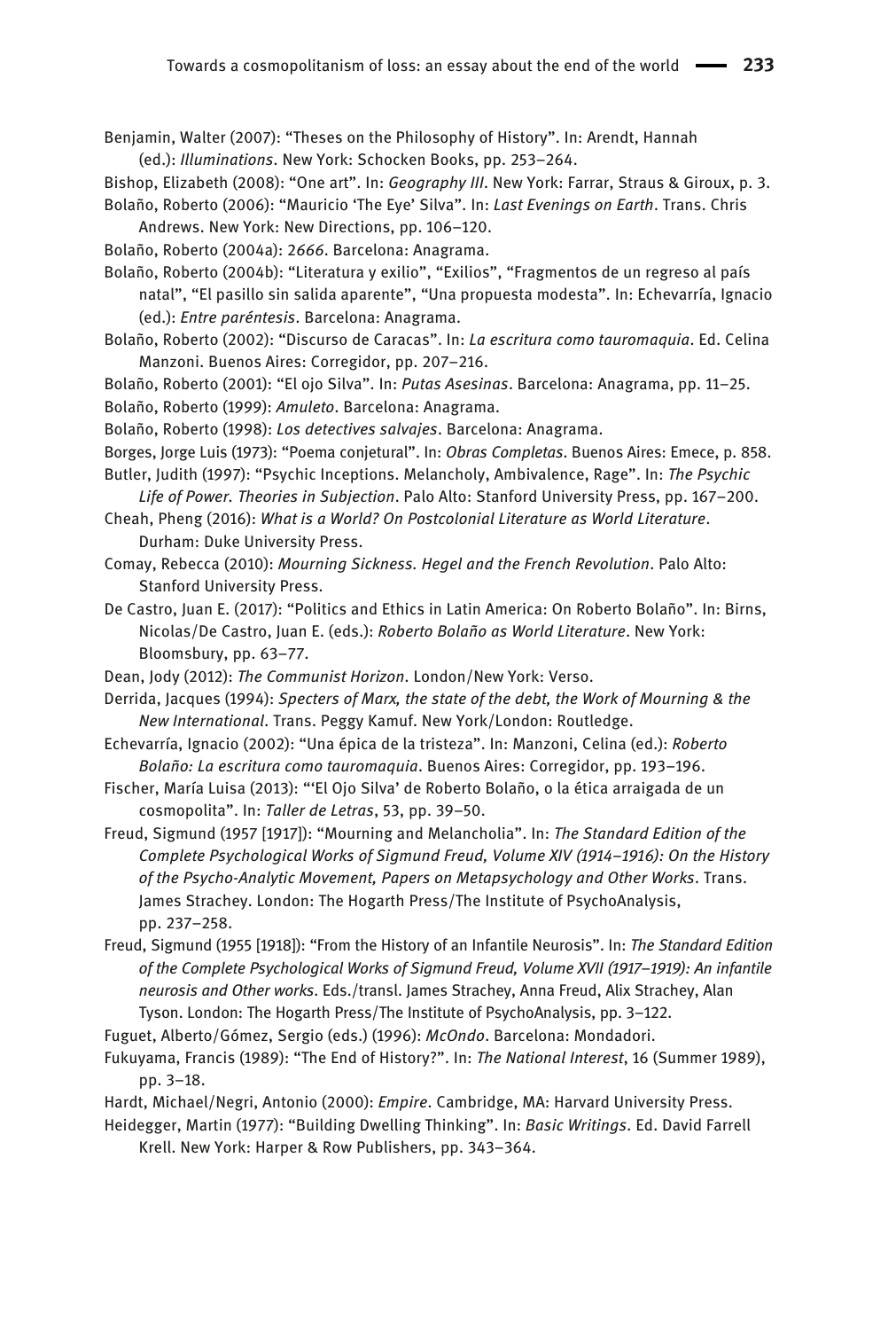- Hoyos, Héctor (2017): "Corpse Narratives and the Teleology of World Literary History." In: Journal for World Literature, 2, 1, pp. 63–79.
- Hoyos, Héctor (2016): Beyond Bolaño. The Global Latin American Novel. New York: Columbia University Press.
- Kadir, Djelal (2004): "To World, To Globalize. Comparative Literature's Crossroads". In: Comparative Literature Studies, 41, 1, pp. 1–9.
- Kant, Immanuel (1991): Political Writings. Ed. Hans Reiss. Trans. H. B. Nesbit. New York: Cambridge University Press.
- Kristeva, Julia (1991): Strangers to Ourselves. Trans. Leon S. Roudiez. New York: Columbia University Press.
- López-Calvo, Ignacio (2015): "Roberto Bolaño's Flower War: Memory, Melancholy, and Pierre Menard". In: López-Calvo, Ignacio (ed.): Roberto Bolaño, a Less Distant Star: Critical Essays. New York: Palgrave Macmillan, pp. 35–64.
- López-Vicuña, Ignacio (2012): "The Part of the Exile: Displacement and Belonging in Bolaño's Putas asesinas". In: Hispanófila: ensayos de literatura, 164 (enero 2012), pp. 81–93.
- Loy, Benjamin (2015): "Dimensiones de una escritura horroris/zada: Violencia y (los límites del) humor en la obra de Roberto Bolaño". In: Henningfeld, Ursula (ed.): Roberto Bolaño: Violencia, escritura, vida. Madrid/Frankfurt am Main: Iberoamericana/Vervuert, pp. 137–154.
- Marx, Karl/Engels, Friedrich (1979 [1848]): "The Manifesto of the Communist Party". In: Tucker, Robert C. (ed.): The Marx-Engels Reader. 2nd edition. New York: W. W. Norton, pp. 469–500.
- Moreiras, Alberto (1999): Tercer espacio: Literatura y duelo en América Latina. Santiago: ARCIS/LOM.
- Paz Soldán, Edmundo (2008): "Roberto Bolaño: Literatura y Apocalipsis". In: Paz Soldán, Edmundo/Faverón Patriau, Gustavo (eds.): Bolaño Salvaje. Barcelona: Editorial Candaya, pp. 11–30.
- Premat, Julio (2002): La dicha de Saturno. Escritura y melancolía en la obra de Juan José Saer. Rosario: Beatriz Viterbo Editora.
- Ricciardi, Alessia (2003): The Ends of Mourning. Psychoanalysis. Literature. Film. Palo Alto: Stanford University Press.
- Said, Edward W. (2000): "Reflections on Exile". In: Reflections on Exile and Other Essays. Cambridge, MA: Harvard University Press, pp. 173–186.
- Sauri, Emilio (2010): "'A la pinche modernidad': Literary form and the End of History in Roberto Bolaño's Los detectives salvajes". In: MLN, 125.2 (March 2010) (Hispanic Issue), pp. 406–432.
- Scarry, Elaine (1985): The Body in Pain. The Making and Unmaking of the World. New York: Oxford University Press.
- Siskind, Mariano (2016): "War". In: Walkowitz, Rebecca L./Hayot, Eric (eds.): A New Vocabulary for Global Modernism. New York: Columbia University Press, pp. 263–286.
- Siskind, Mariano (2014): Cosmopolitan Desires. Global Modernity and World Literature in Latin America. Evanston: Northwestern University Press.
- Streeck, Wolfgang (2014): "How Capitalism Will End?" In: New Left Review, 87 (May-June 2014), pp. 35–64.
- Traverso, Enzo (2017): Left-Wing Melancholia: Marxism, History and Memory. New York: Columbia University Press.